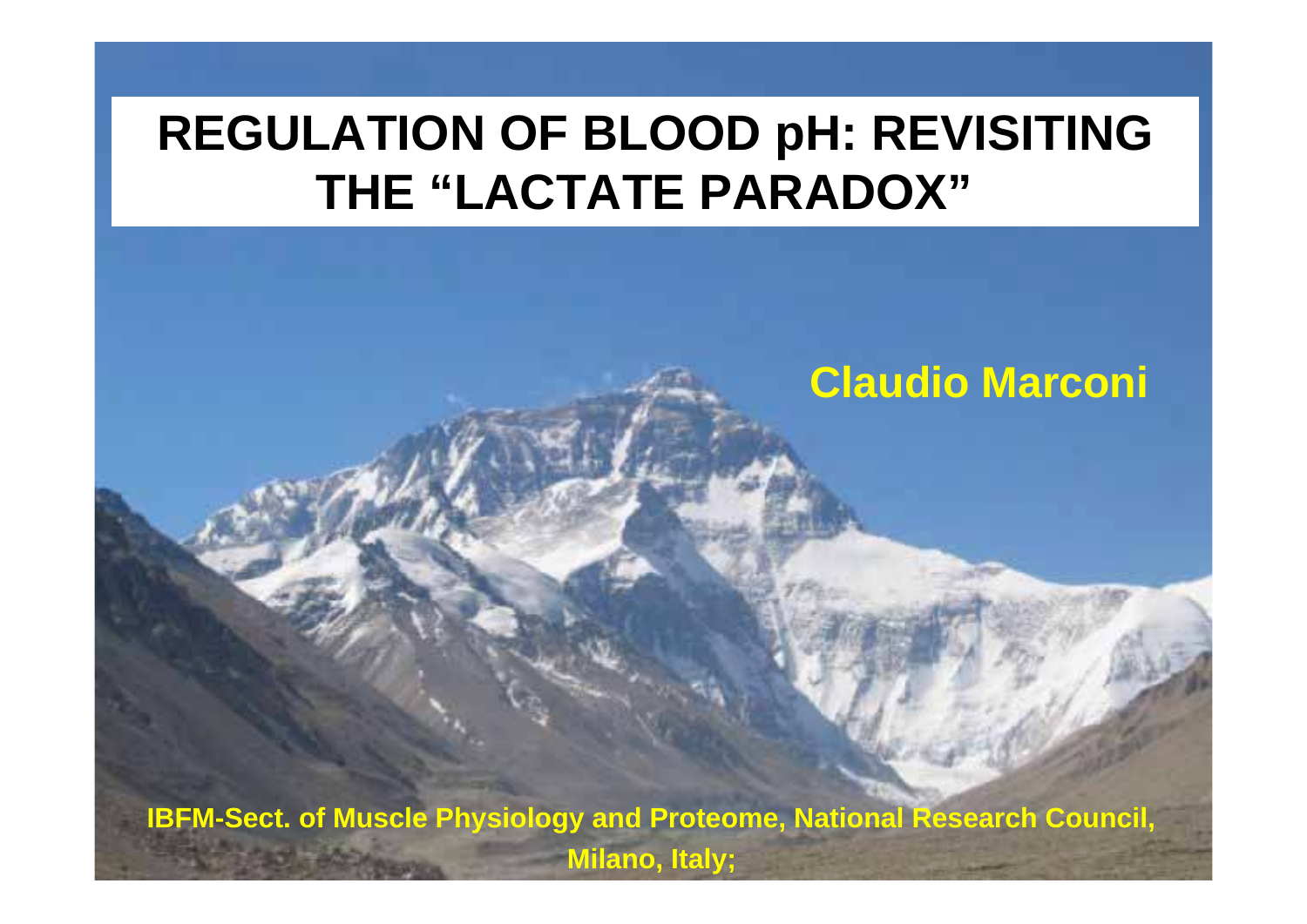**In normoxia, the transition from rest to exercise is characterized by rapid changes in muscle and blood [H + ]**

### **LOHMANN REACTION**

**PCr + ADP + H + ATP + Cr CK**

**[ADP] oxidative phosphorilation**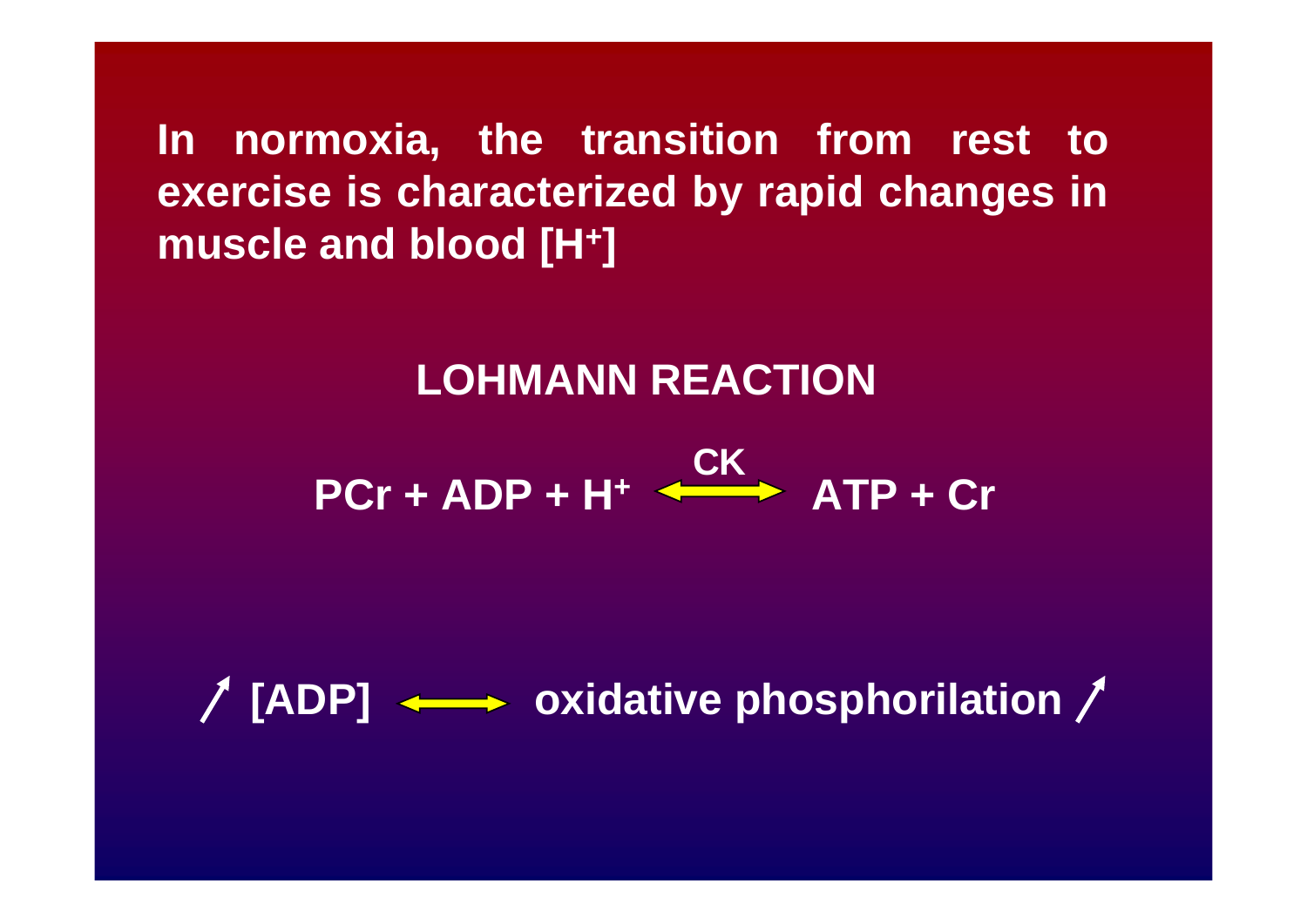### **PERCENTAGE OF ATP SUPPLY FROM GLYCOLYSIS (LACTATE GENERATION UNDER AEROBIC CONDITIONS)**

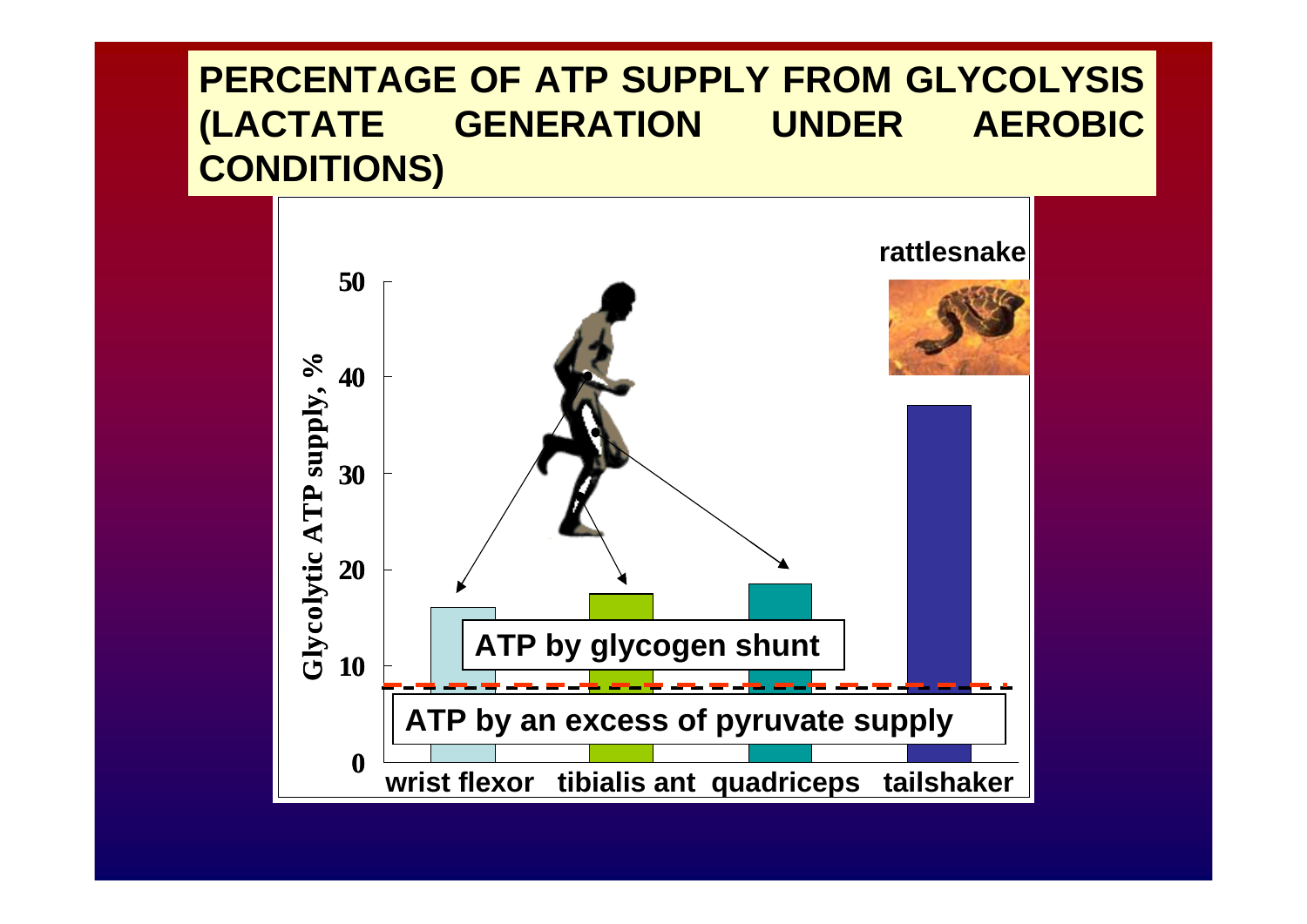**The total metabolic proton production increases with time as the rate of PCr breakdown declines and anaerobic glycolysis plays a progressively greater role.**

**In hypoxia, the mechanism involved in proton generation are the same as in normoxia, but anaerobic glycolysis appears to be regulated differently.**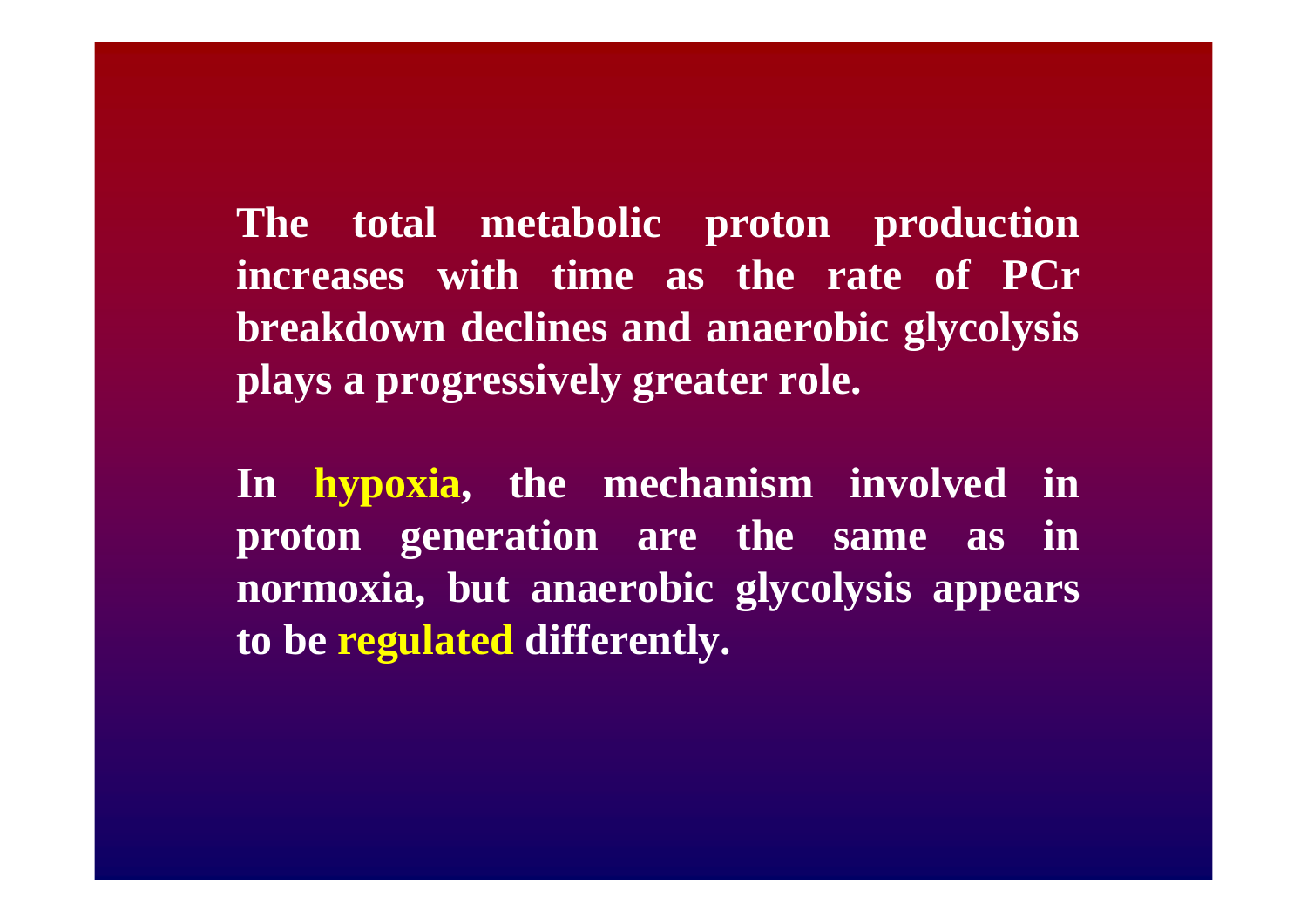## CO<sub>2</sub> HYDRATION

 $CO_2 + H_2O \iff [H_2CO_3] \iff H^+ + HCO_3$ 

**Henderson-Hasselbalch**

**pH <sup>=</sup> pK + log** [**HCO3-] 0.03 PCO2** .

 $pK = 6.12$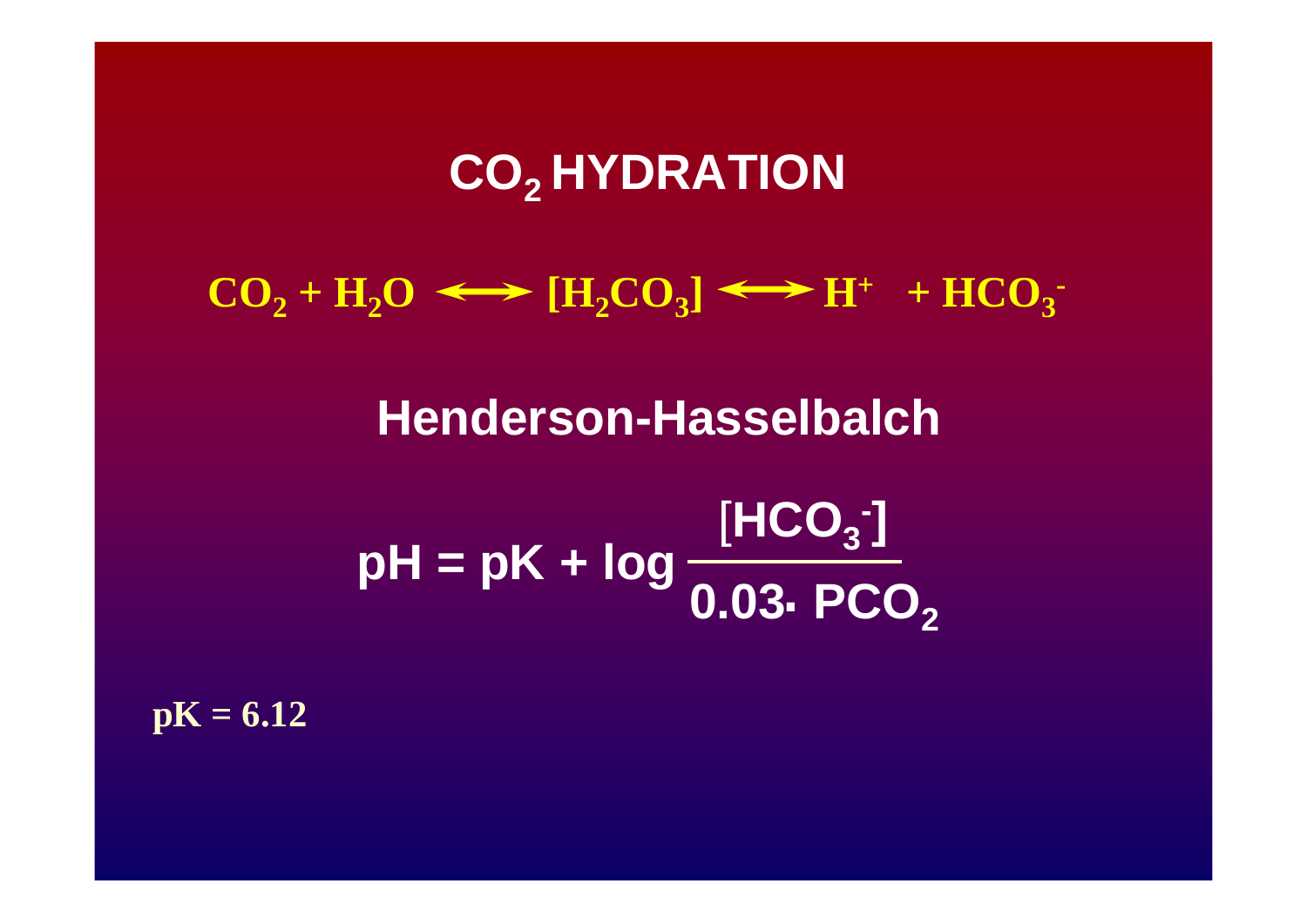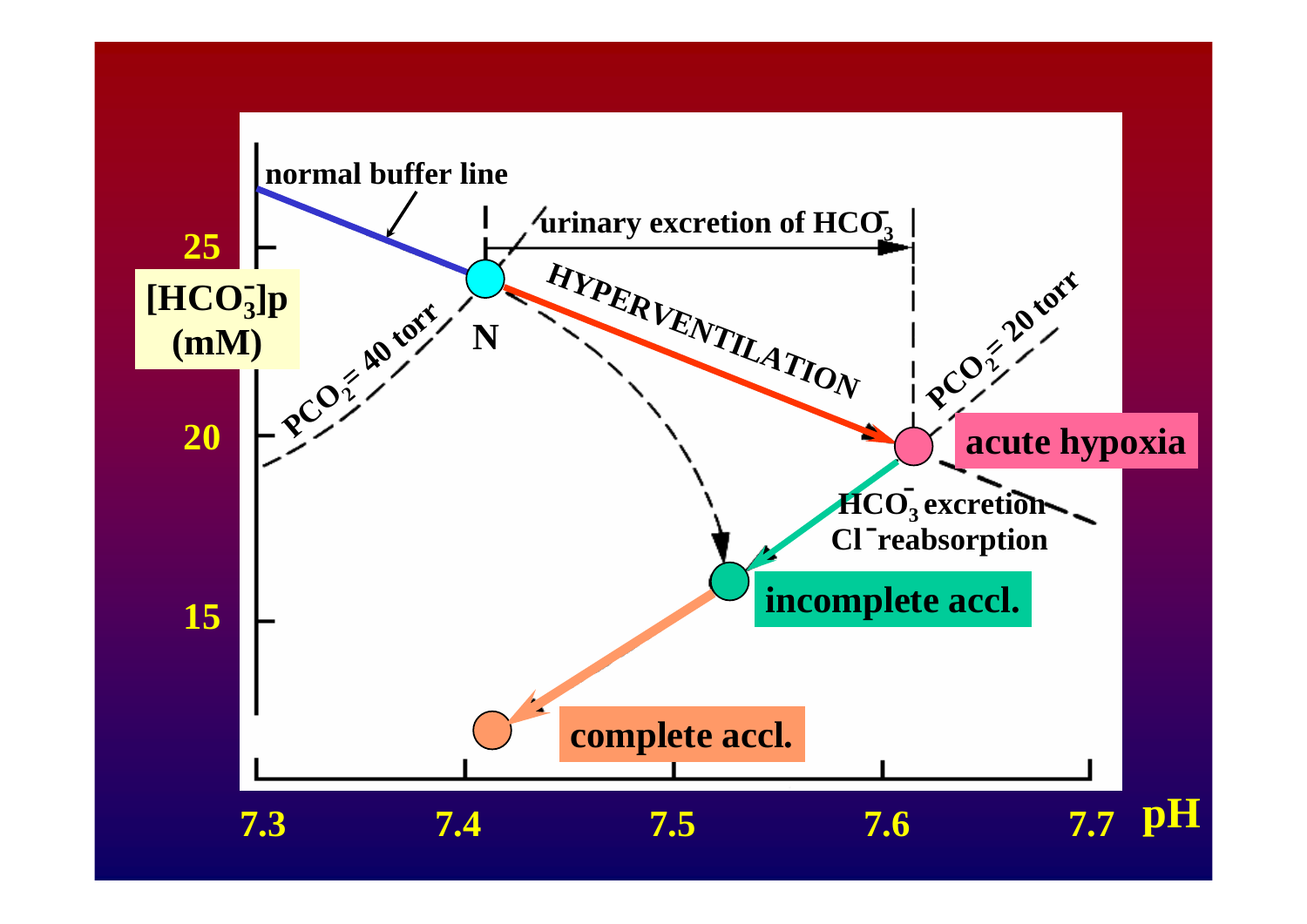### **BUFFER POWER IN BLOOD**

β **<sup>=</sup>** Δ **[H +]/**Δ**pH**

**-plasma proteins -19% (due to Ht >) -hemoglobin +20% -phosphate ions <sup>=</sup> -2,3 DPG +97% (due to Hb >, DPG/Hb>)** β **At 5,000 m**

**TOTAL NON BICARBONATES +35%**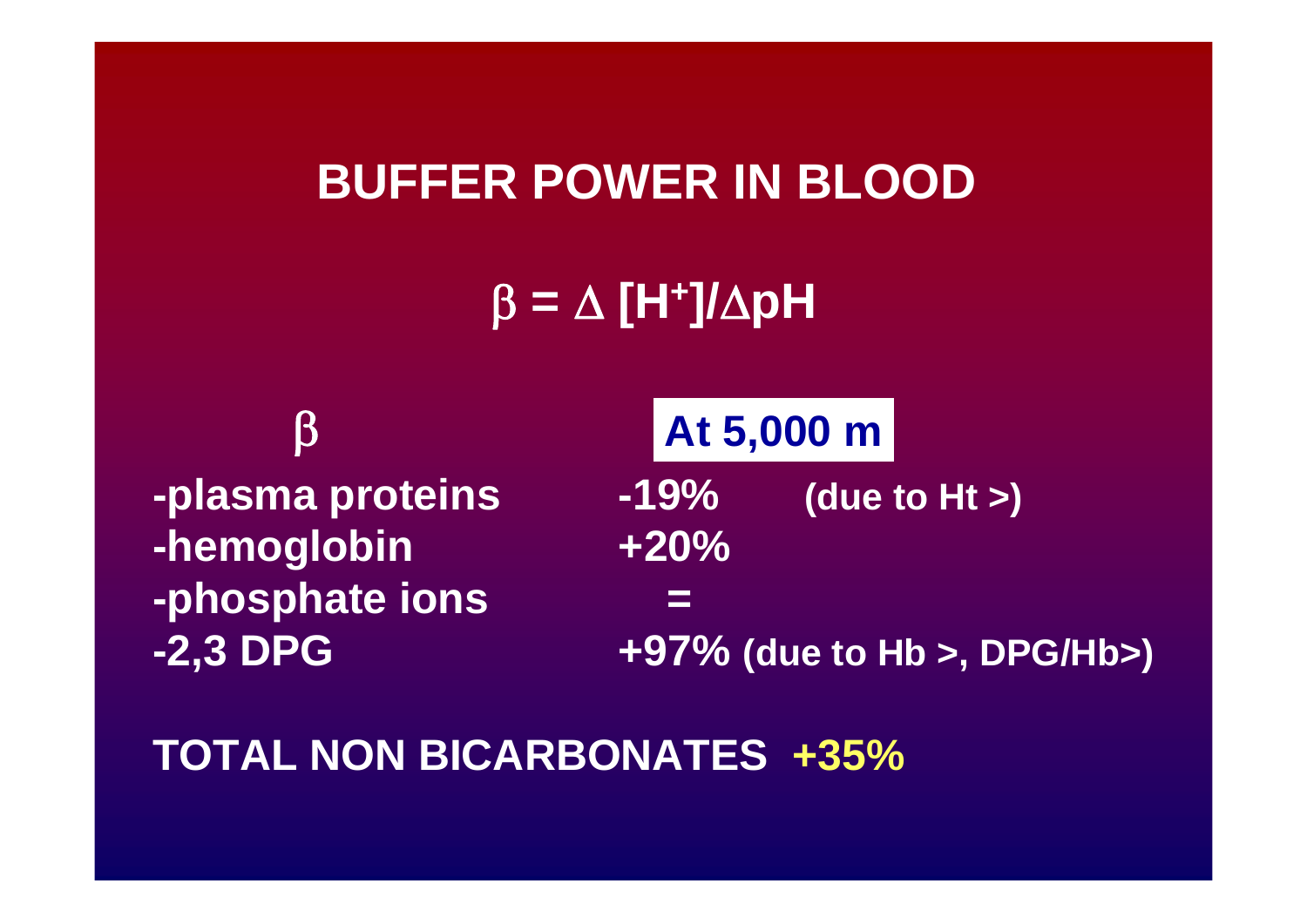

**Altitude, m**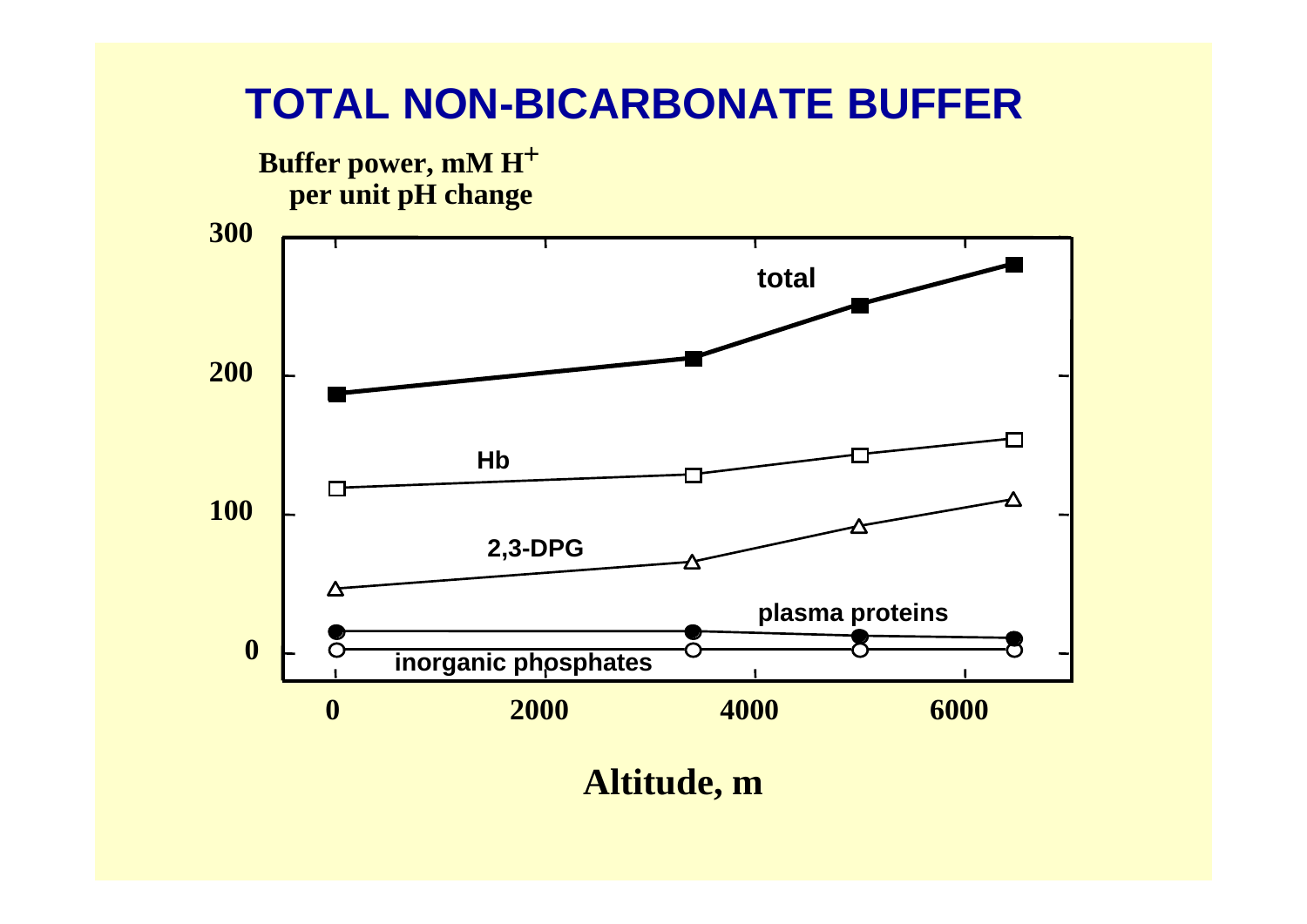### **INCREASING NON-BICARBONATE BUFFER POWER HAS TWO CONTRASTING EFFECTS:**

**The pH shift secondary to a given change in the acid-base balance is less**

**The amount of acid or base** needed to **compensate that change is increased**

**The two corrections may not be equivalent**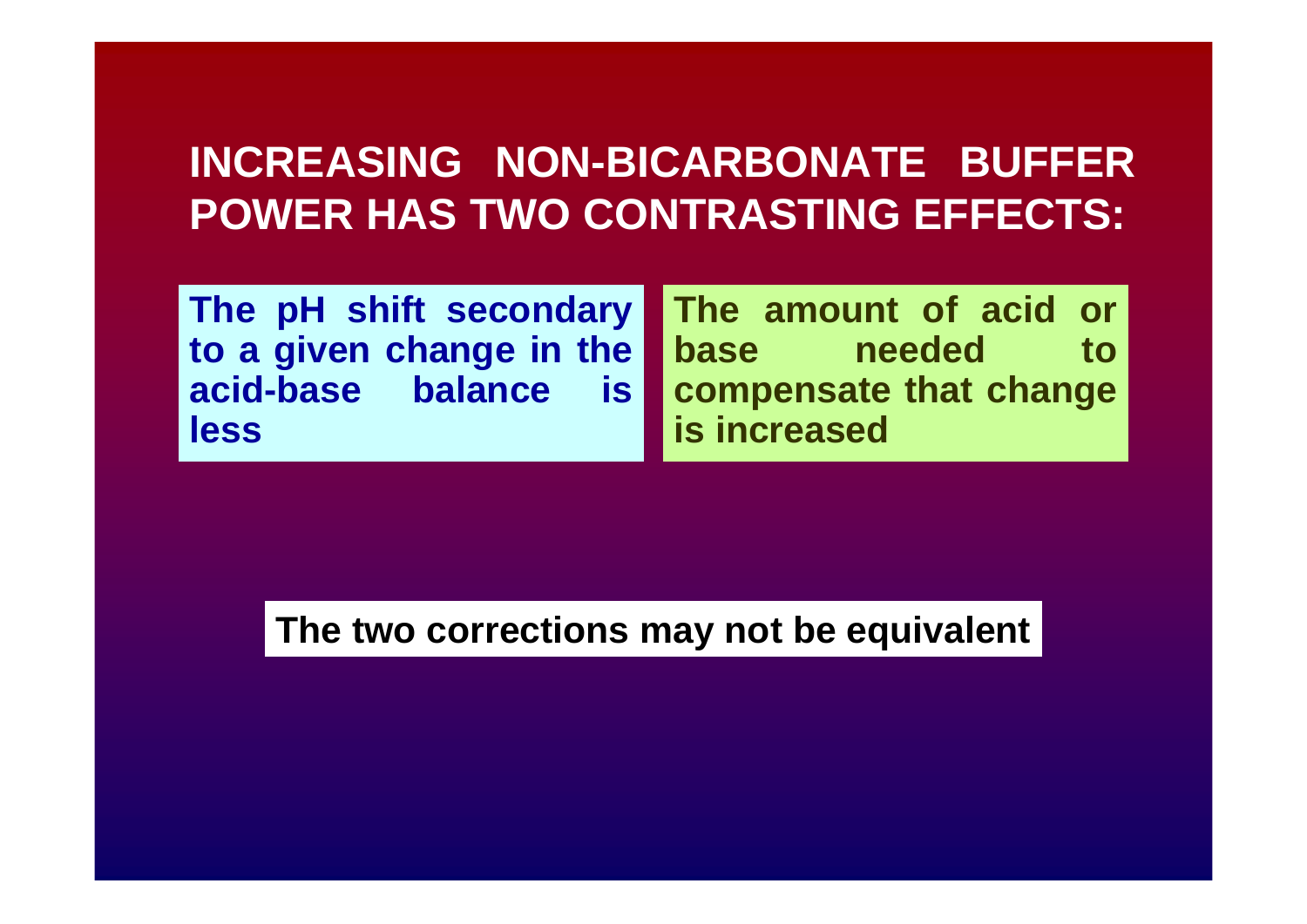## **EVALUATION OF THE EFFECTS OF AN INCREASED NON-BICARBONATE BUFFER POWER ON THE BICARBONATE**  β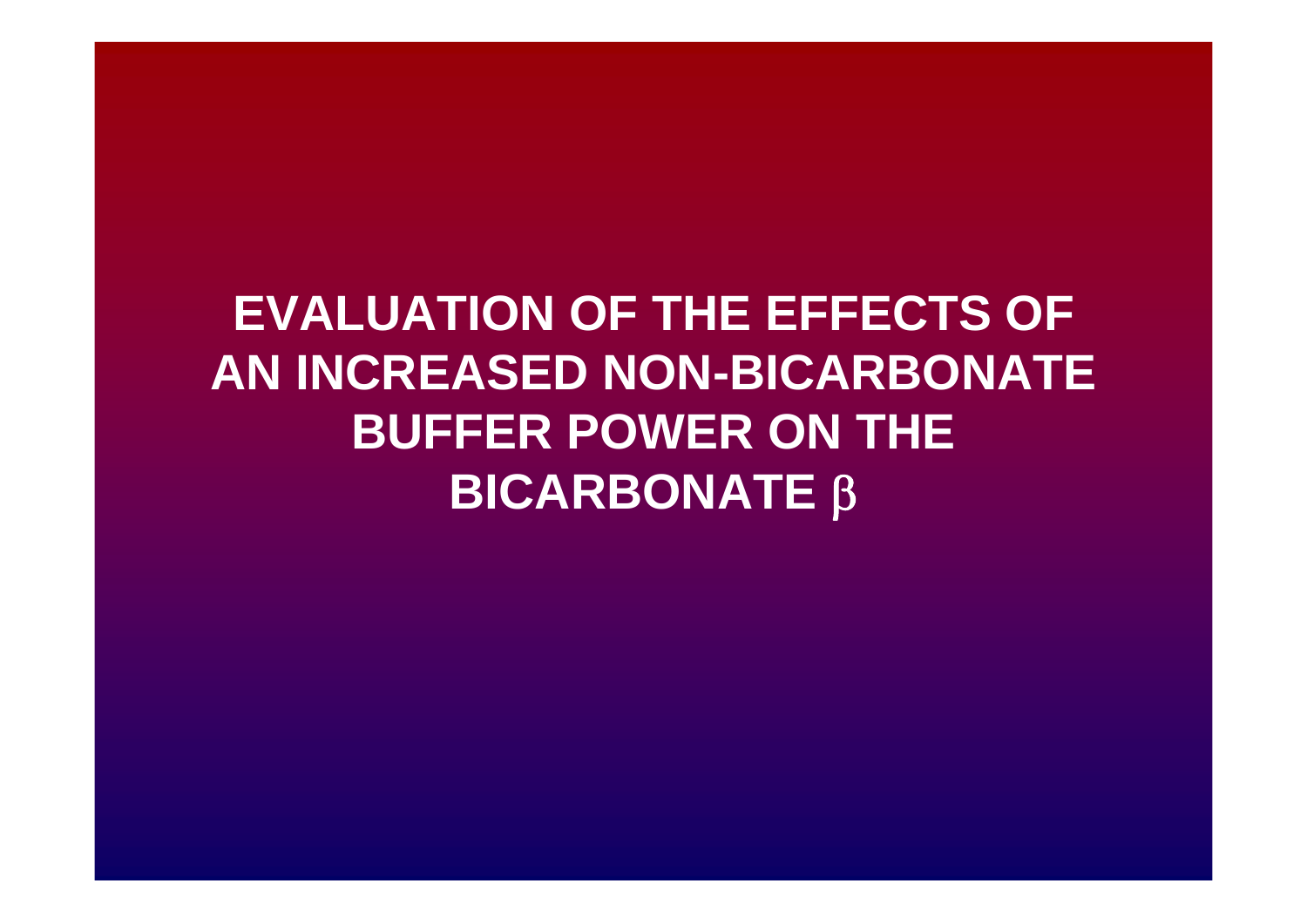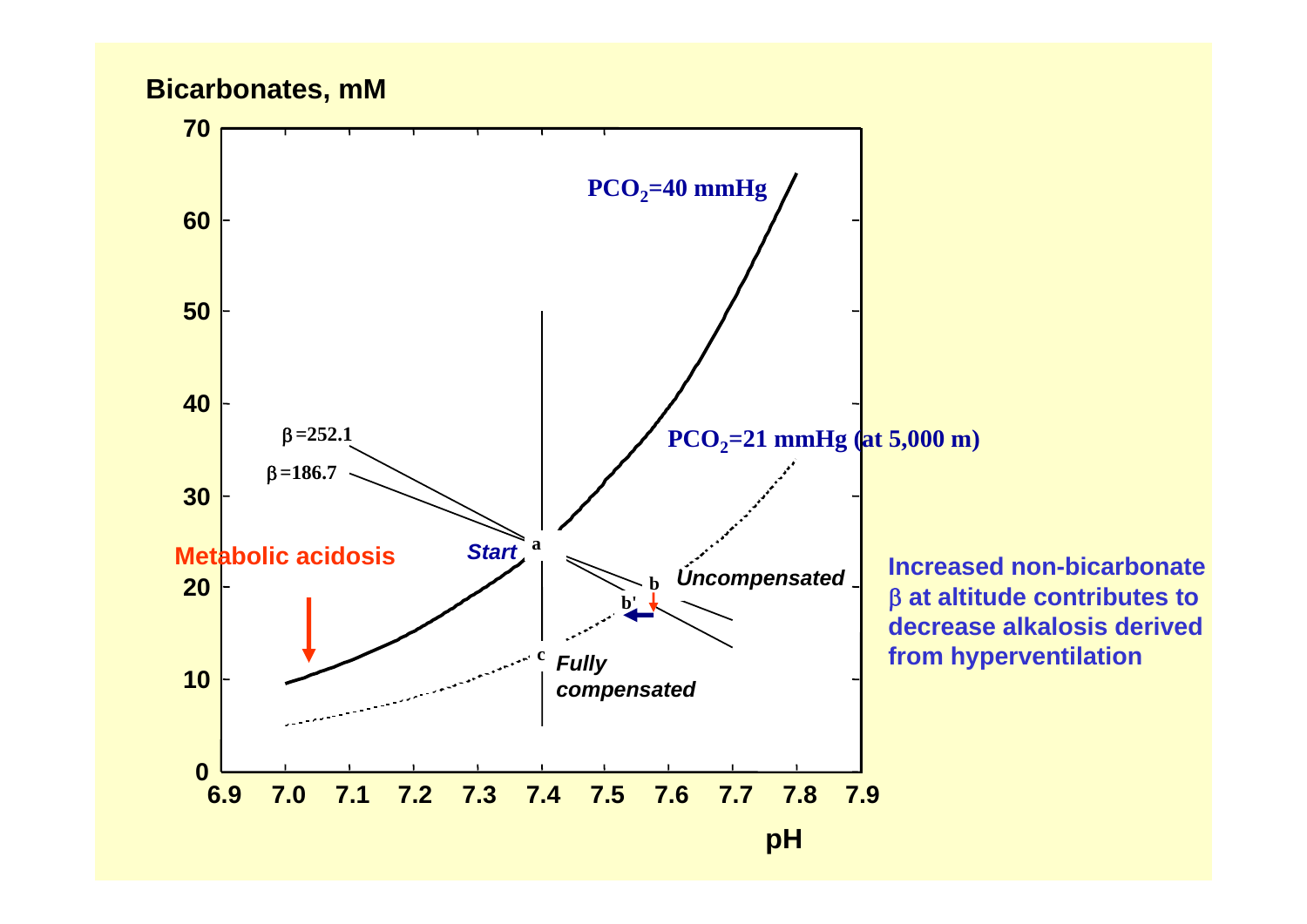**As the main producer and consumer of large amounts of lactic acid, muscle plays a key role in the body acid-base balance**

**During heavy exercise lactic acid accounts for 85-95% of the total H+ load**

**Muscle buffer capacity depends on the concentration of:**

• **proteins (imidazol groups of histidine residues)** • **inorganic phosphates and bicarbonate**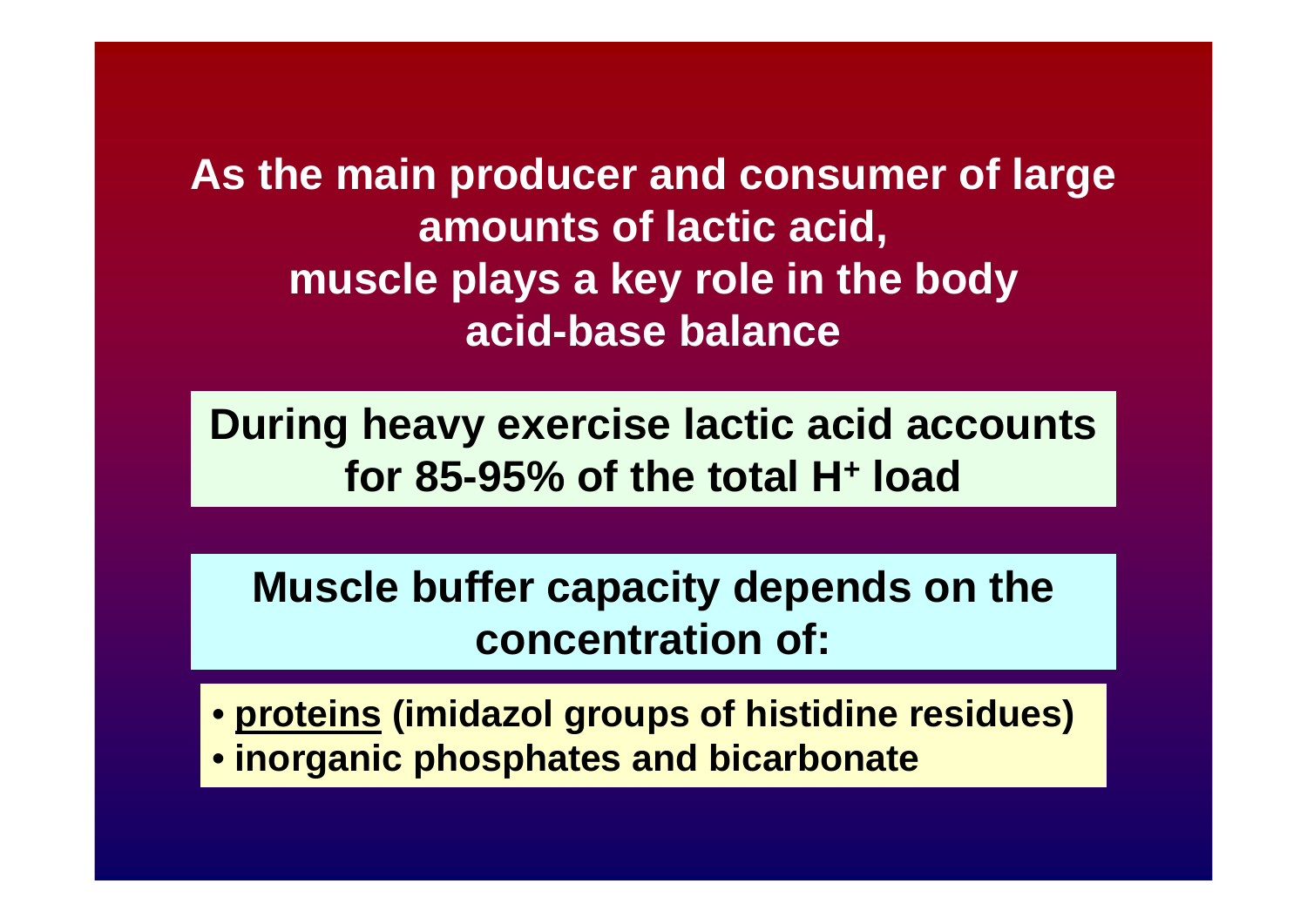**Muscle buffer capacity ranges from 25 to 40 mmol H +· l-1 H <sup>2</sup>O · pH-1 and depends on: type, intensity, time course of muscle activity, and training.**

- **8 weeks of sprint training increases**  β **by 38% (likely as a consequence of increased levels of dipeptides such as carnosine, which is mainly present in white muscle)**
- **Endurance training has no effect on**  β
- **Altitude acclimatization alters**  β**, mainly because of changes in muscle protein concentration.**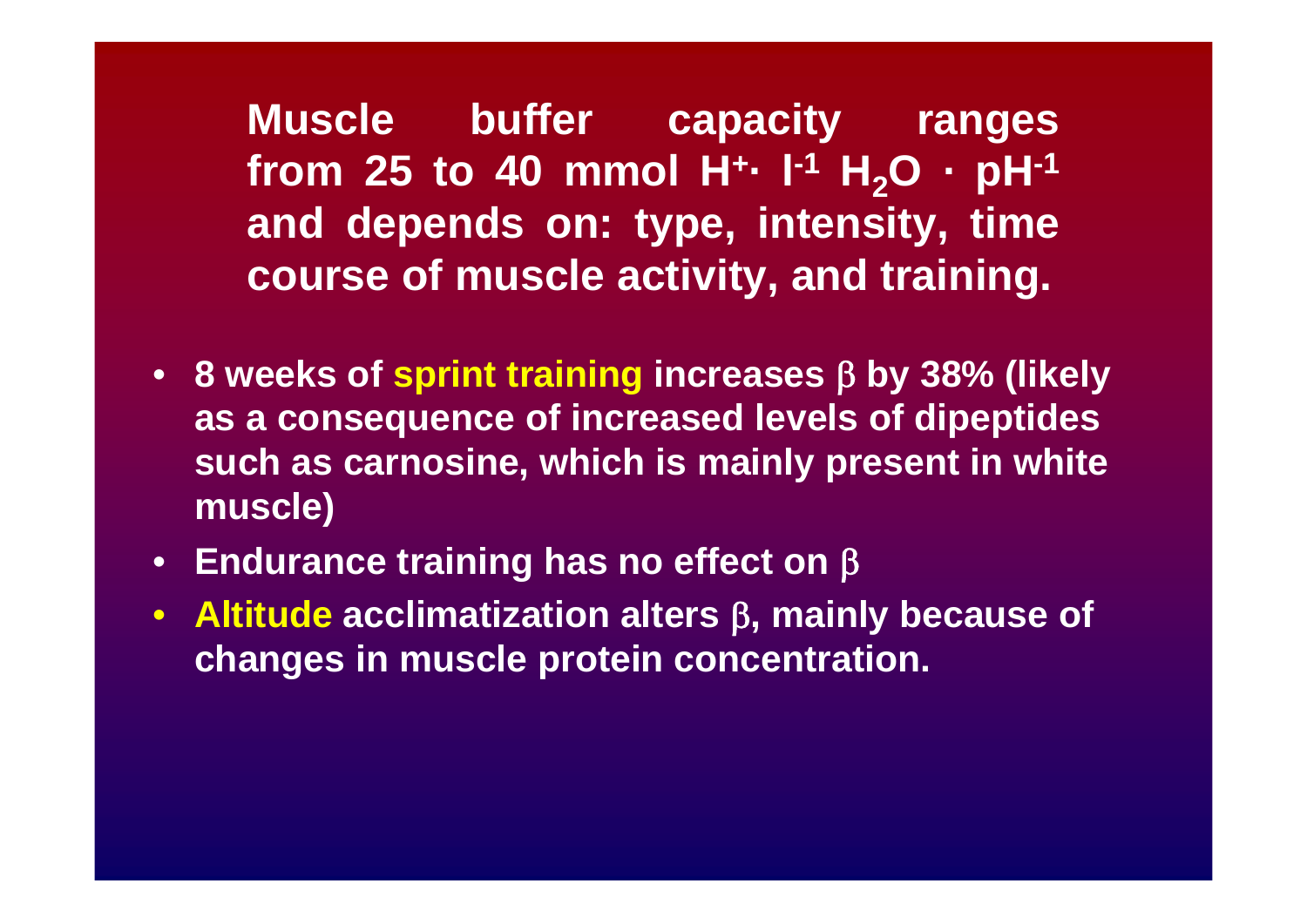### **Regulation of muscle pH at rest**

- **At rest pH ranges from 7.10 to 7.15**
- **It depends on the balance between:** 
	- **H + metabolic production and H + inflow,**
	- **Transport of H + out (Na +/H + exchange) or HCO 3- in (HCO 3- /Cl - exchange)**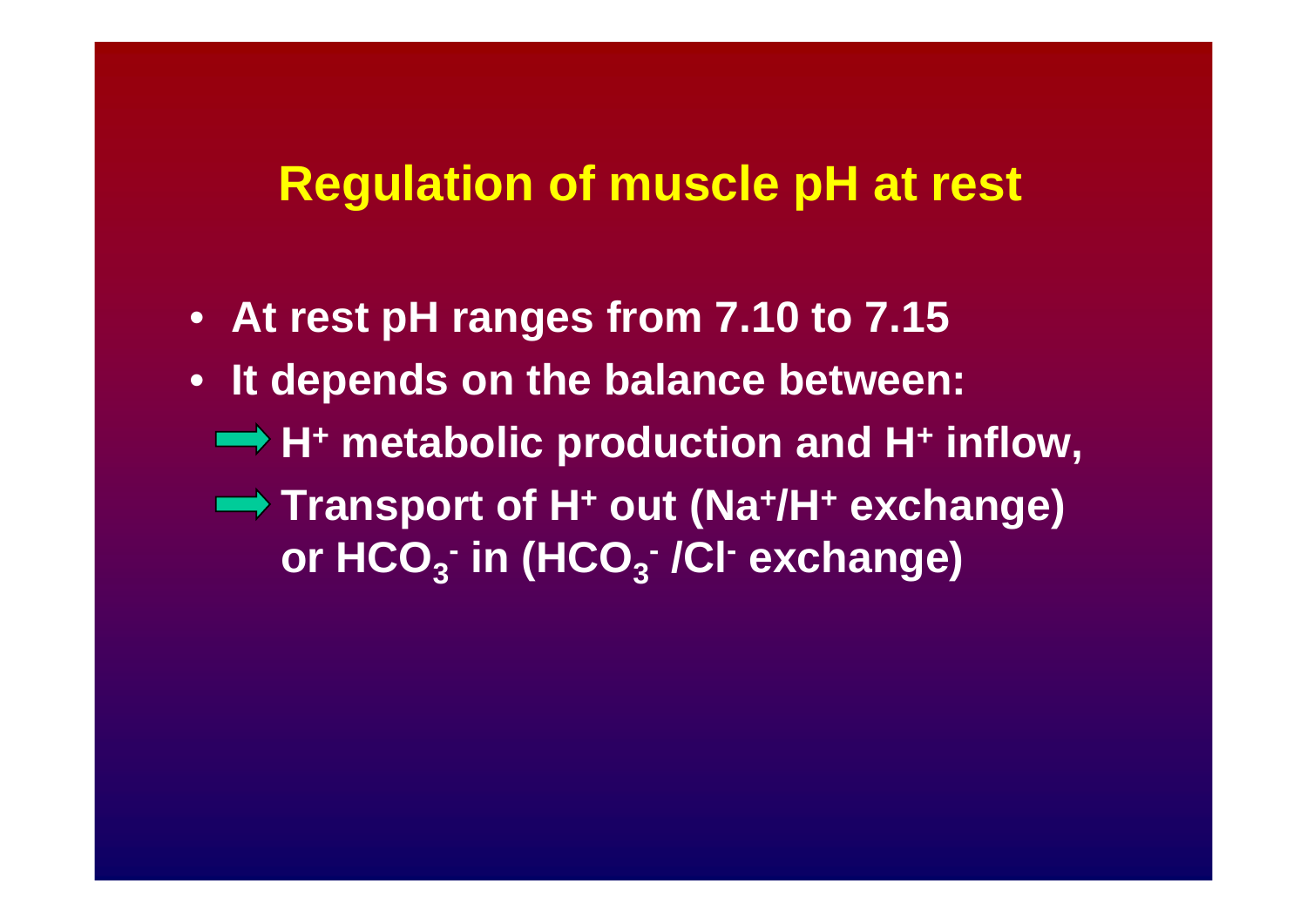## **Regulation of muscle pH at exercise**

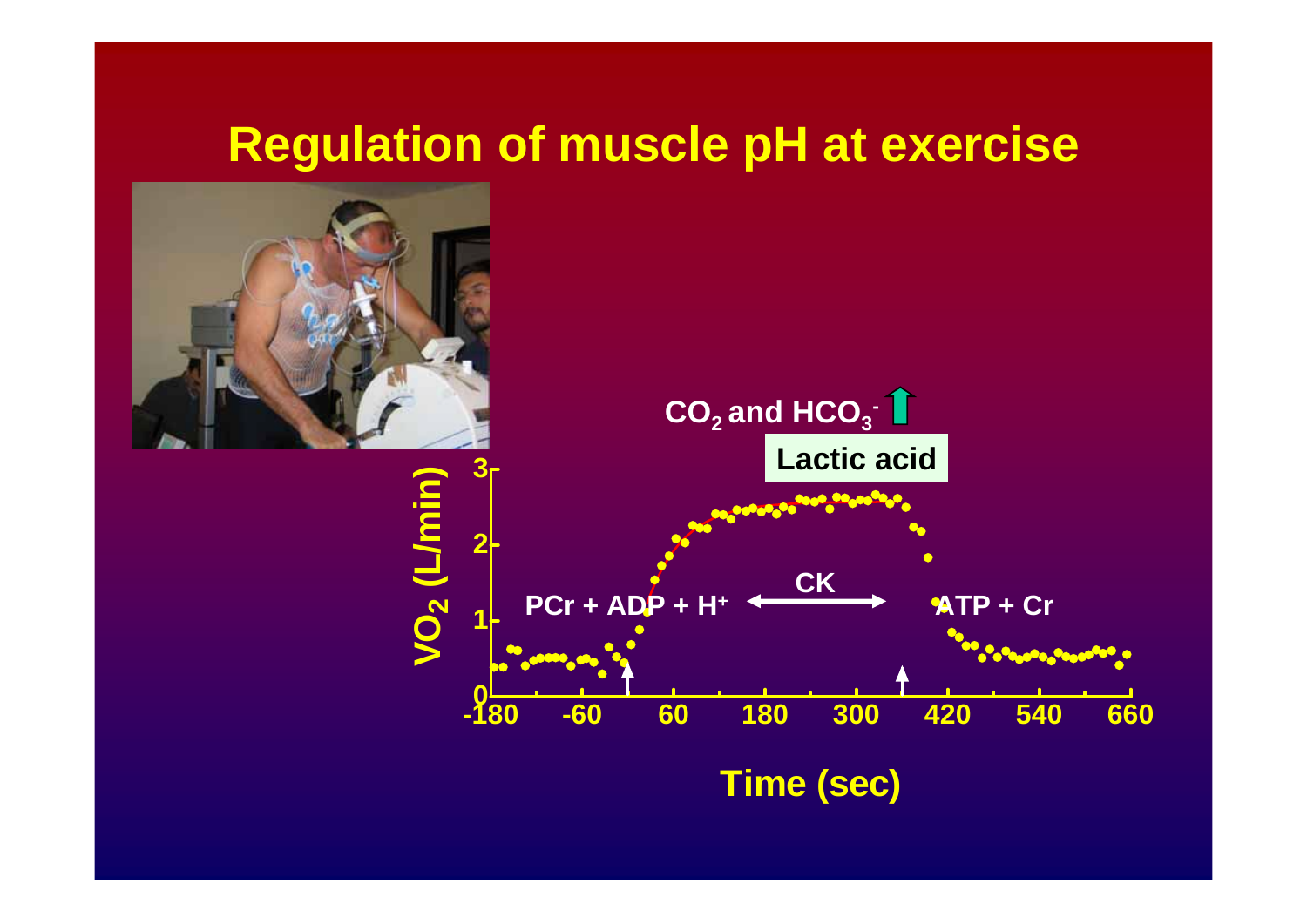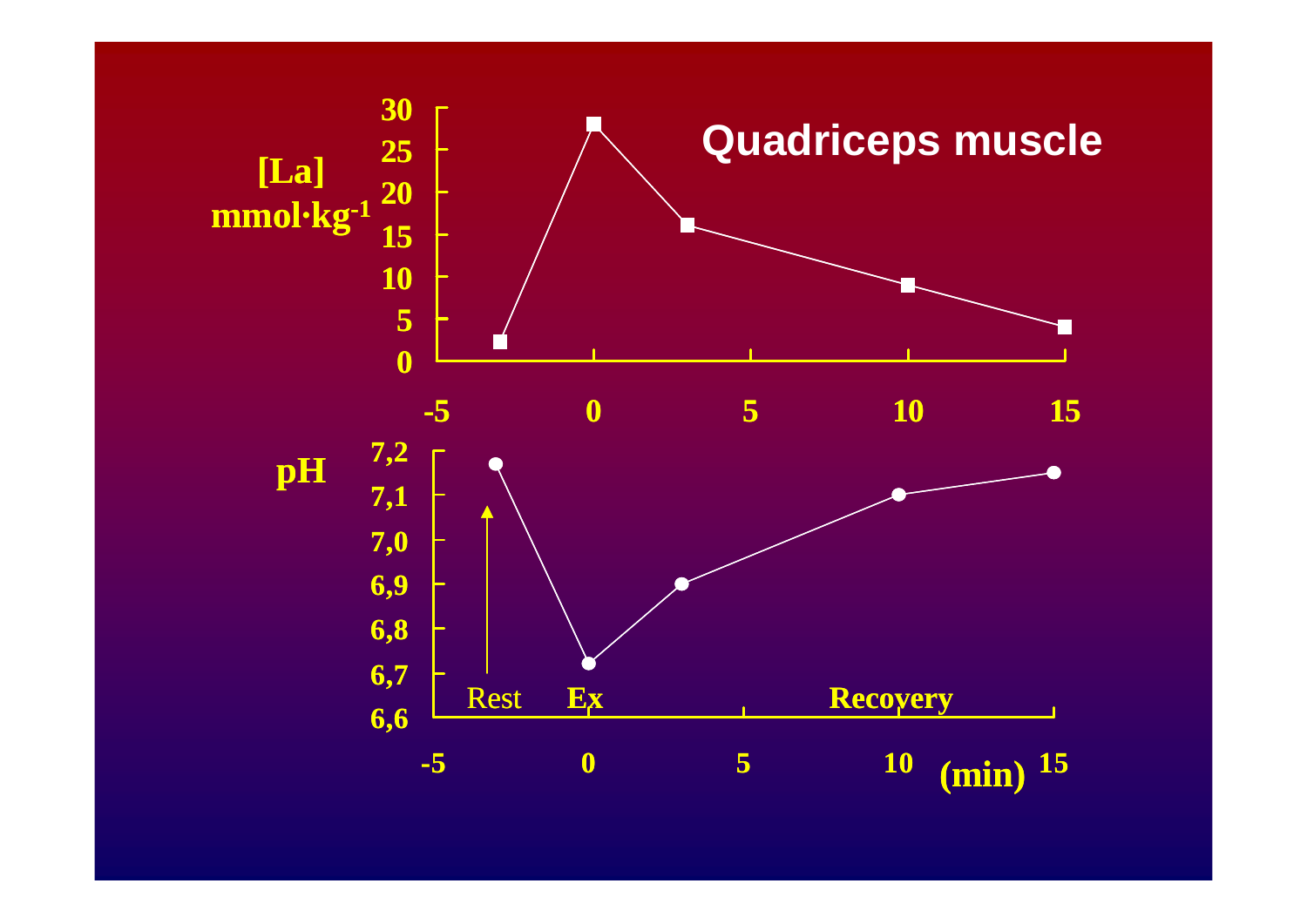### **Schematic model of pH regulation**



**a: prevailing mechanism in moderate exercise (it may be responsible for the greater accumulation of H + than La- in the extracellular space after short bouts of supramaximal exercise)**

**b: prevailing mechanisms in maximal exercise**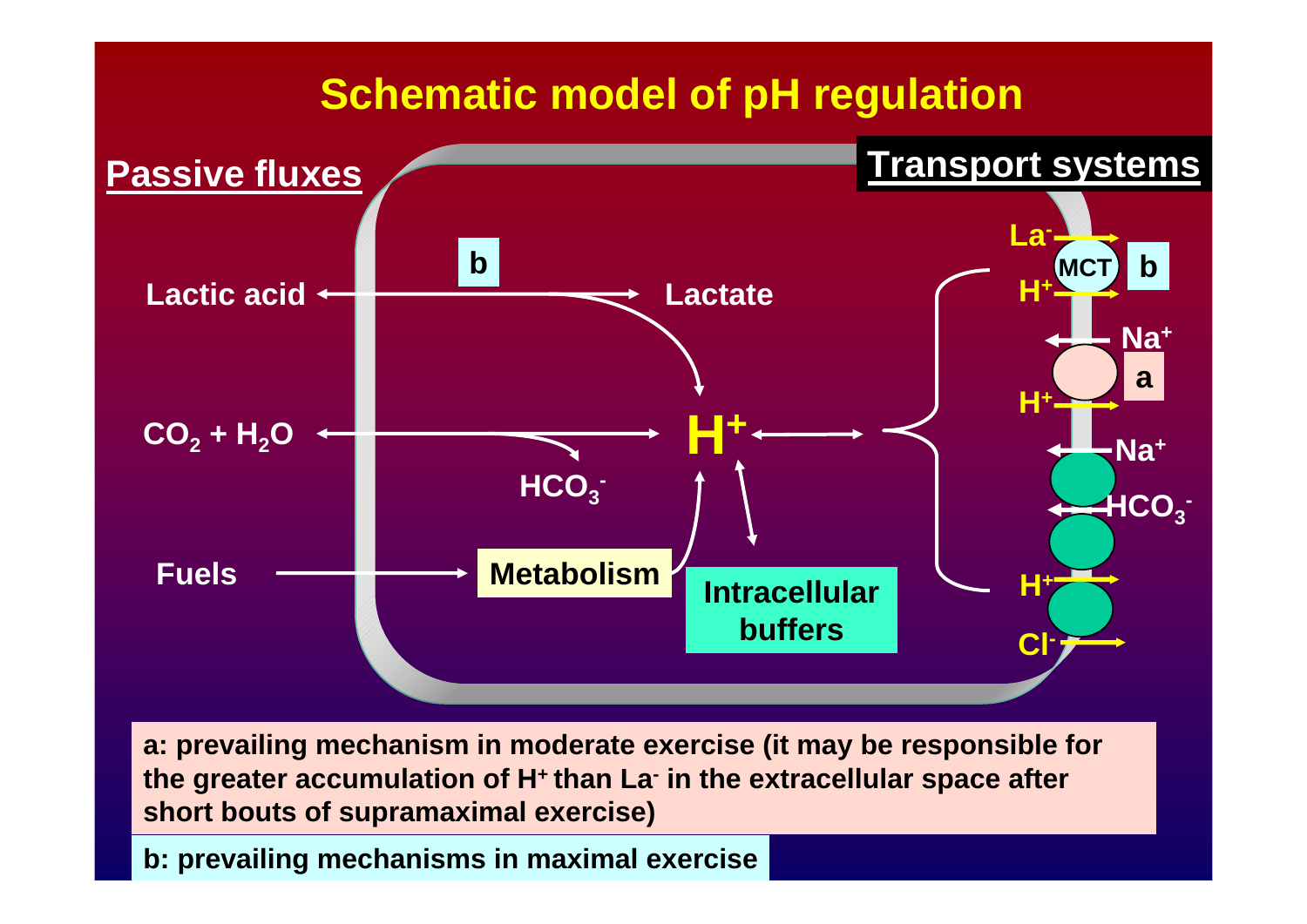## **ACID-BALANCE DURINGSUPRAMAXIMAL EXERCISE**

**[La b] = 25 mM**  $\mathsf{p}\mathsf{H}_{\mathsf{b}}$  **< 7.0**  $\mathsf{HCO}_3$ **- buffers ~75% of protons Non-bicarbonate buffer system plays an increasing role for [La b] > 15 mM** 

| [La <sub>m</sub> ] | $= 40$ mM |
|--------------------|-----------|
| $pH_m$             | $= 6.6$   |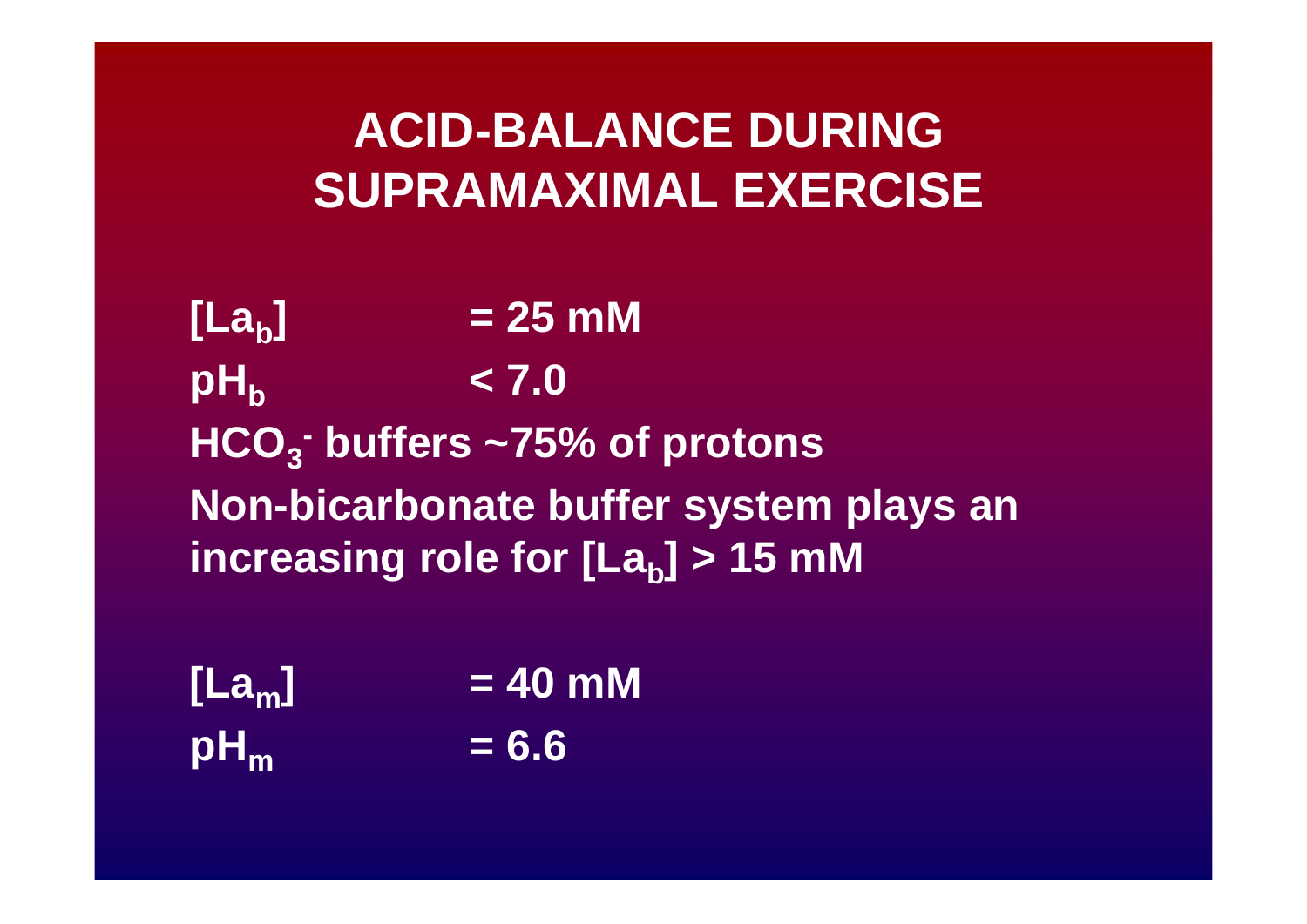#### **MCT : a family of monocarboxylate La -/H + transporters**

- **MCT are membrane proteins and are pH sensitive**
- **MCT1 is more expressed in slow-twitch fibers (they need a fast MCT transport because they produce La- for long time periods) and myocardial fibers than in fast-twitch fibers.**
- **MCT4 is not correlated to fiber type**
- **It is suggested that MCT1 is specialized for uptake, whereas MCT4 is specialized for efflux.**

#### **MCT and HYPOXIA**

**There are relatively few data supporting a role of MCT in regulating the acid-base balance in hypoxia.**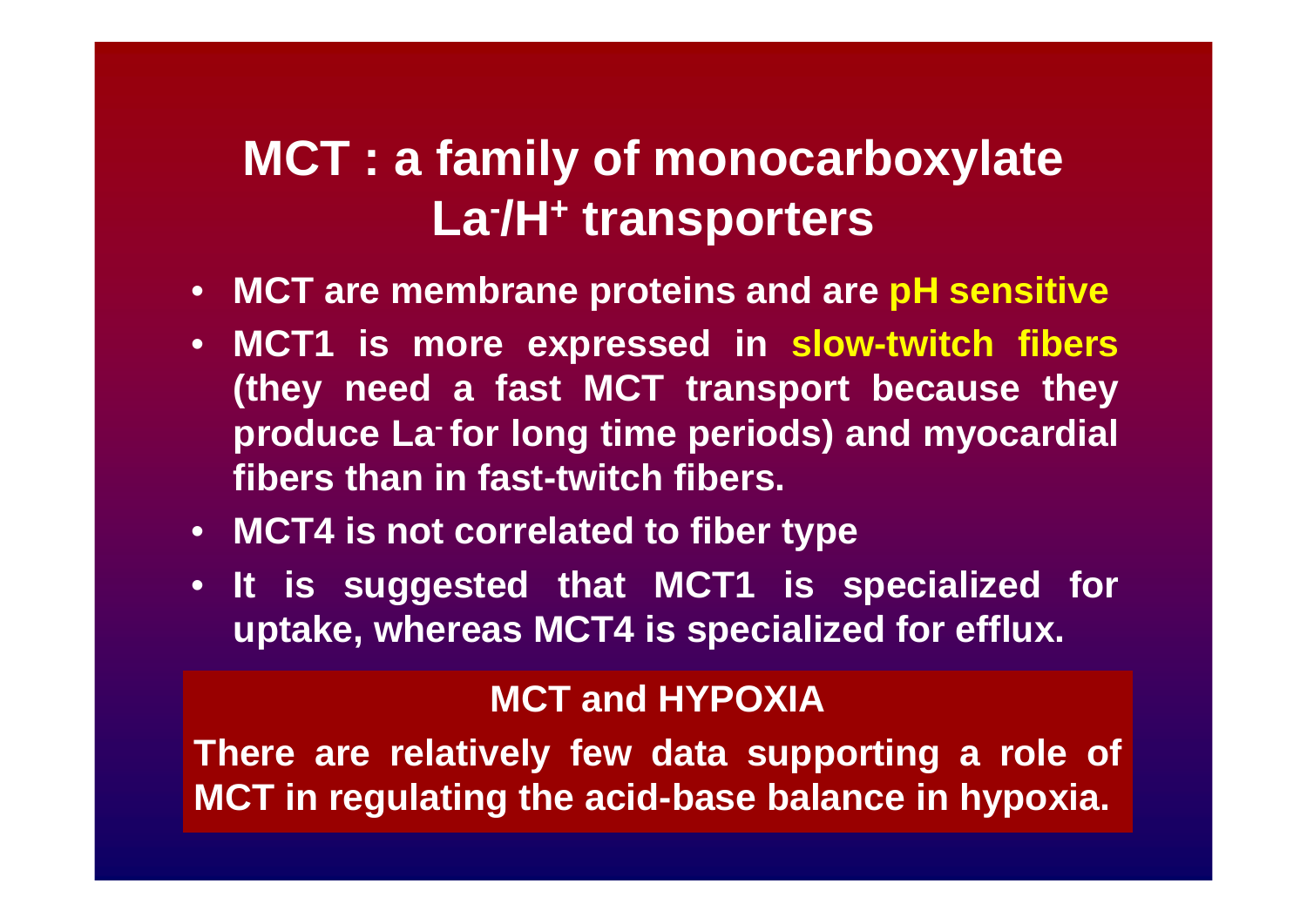## **ACID-BASE BALANCE AT EXERCISE DURING ALTITUDE ACCLIMATIZATION**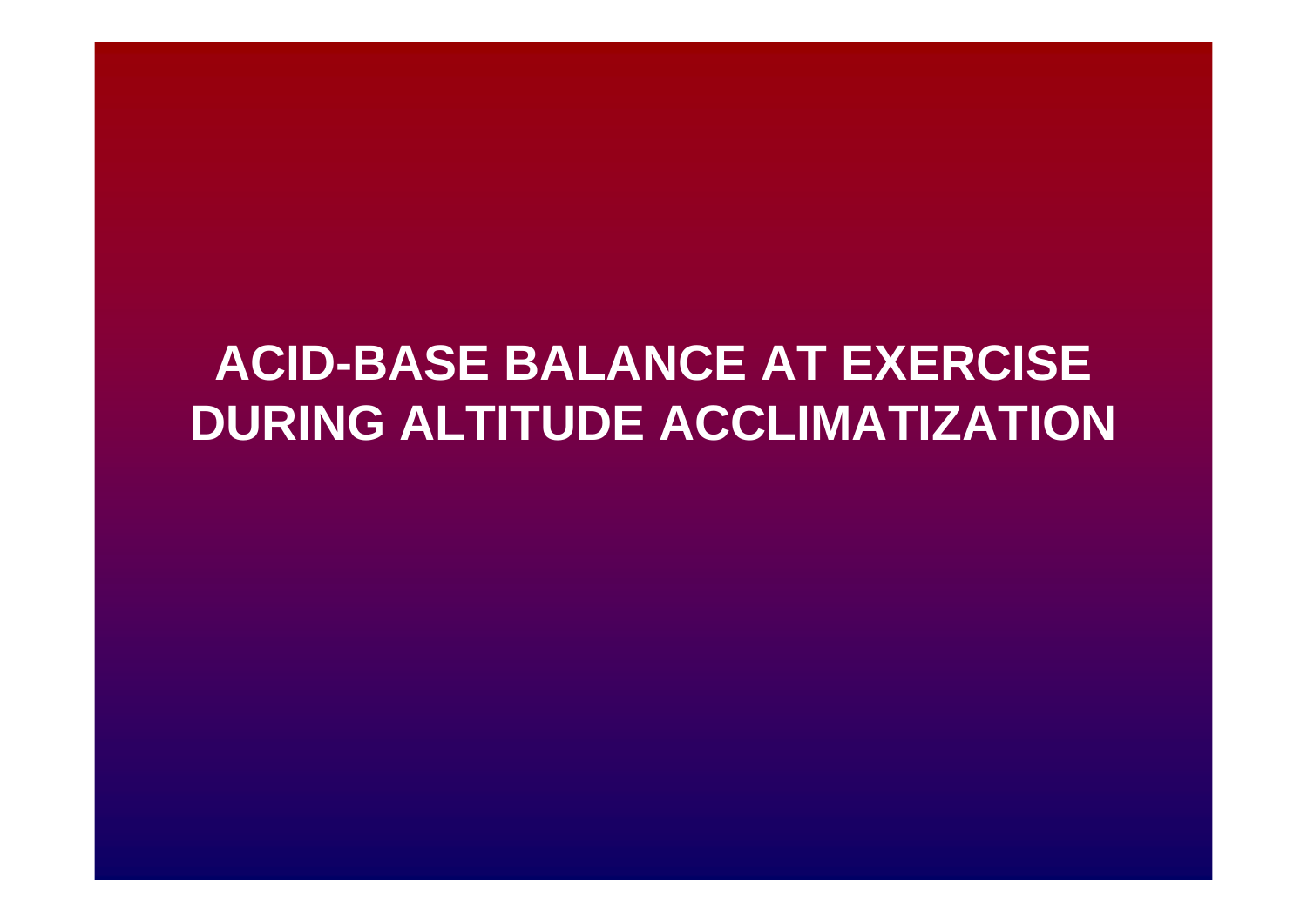## **pHa in acclimatized lowlanders: literature survey**

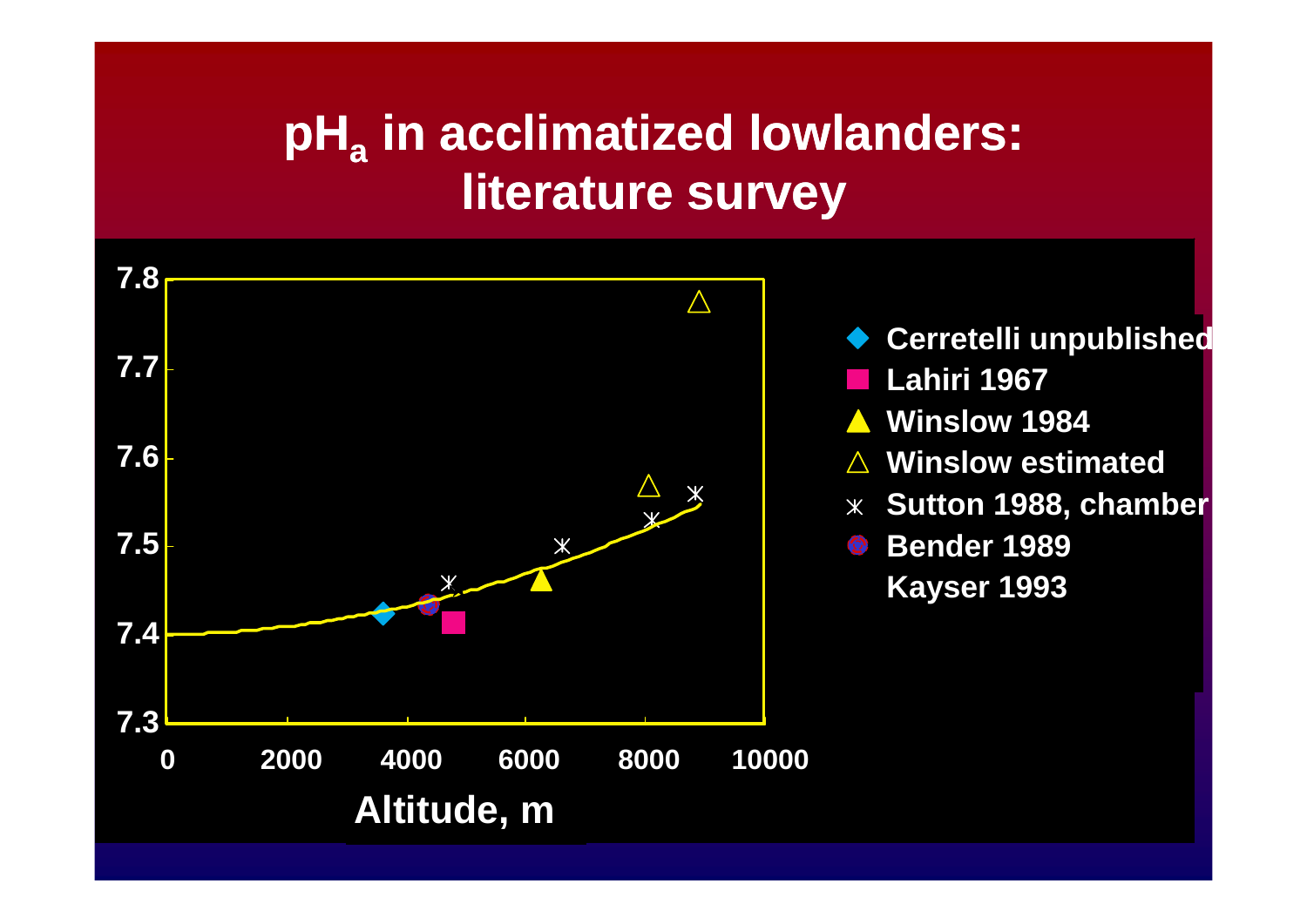

### **Altitude, m**

**Samaja** *et al* **Acta Physiol. Scand. 1997 \*** *P***<0.05 from Caucasians**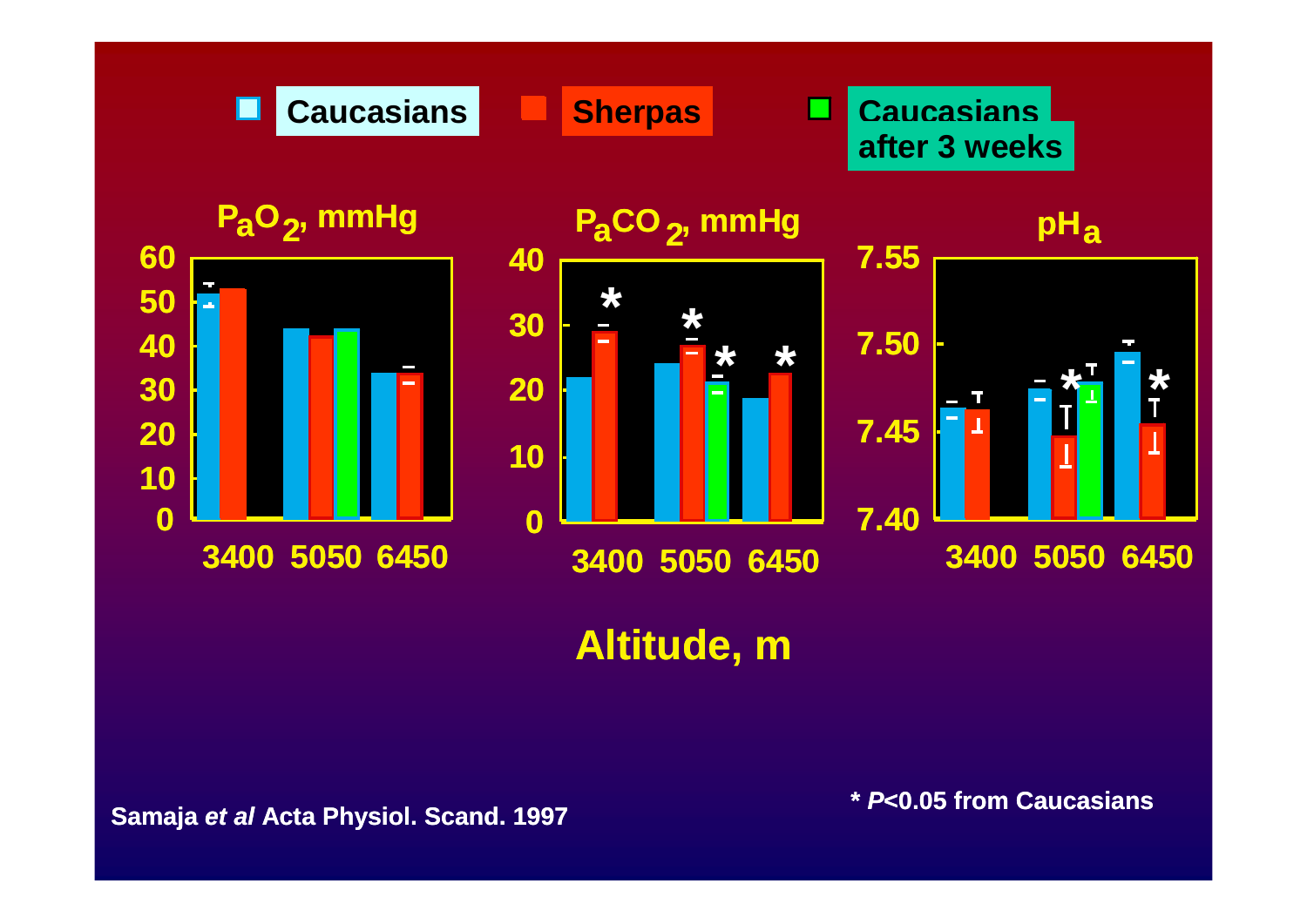### **Hb-O2 equilibrium curve**

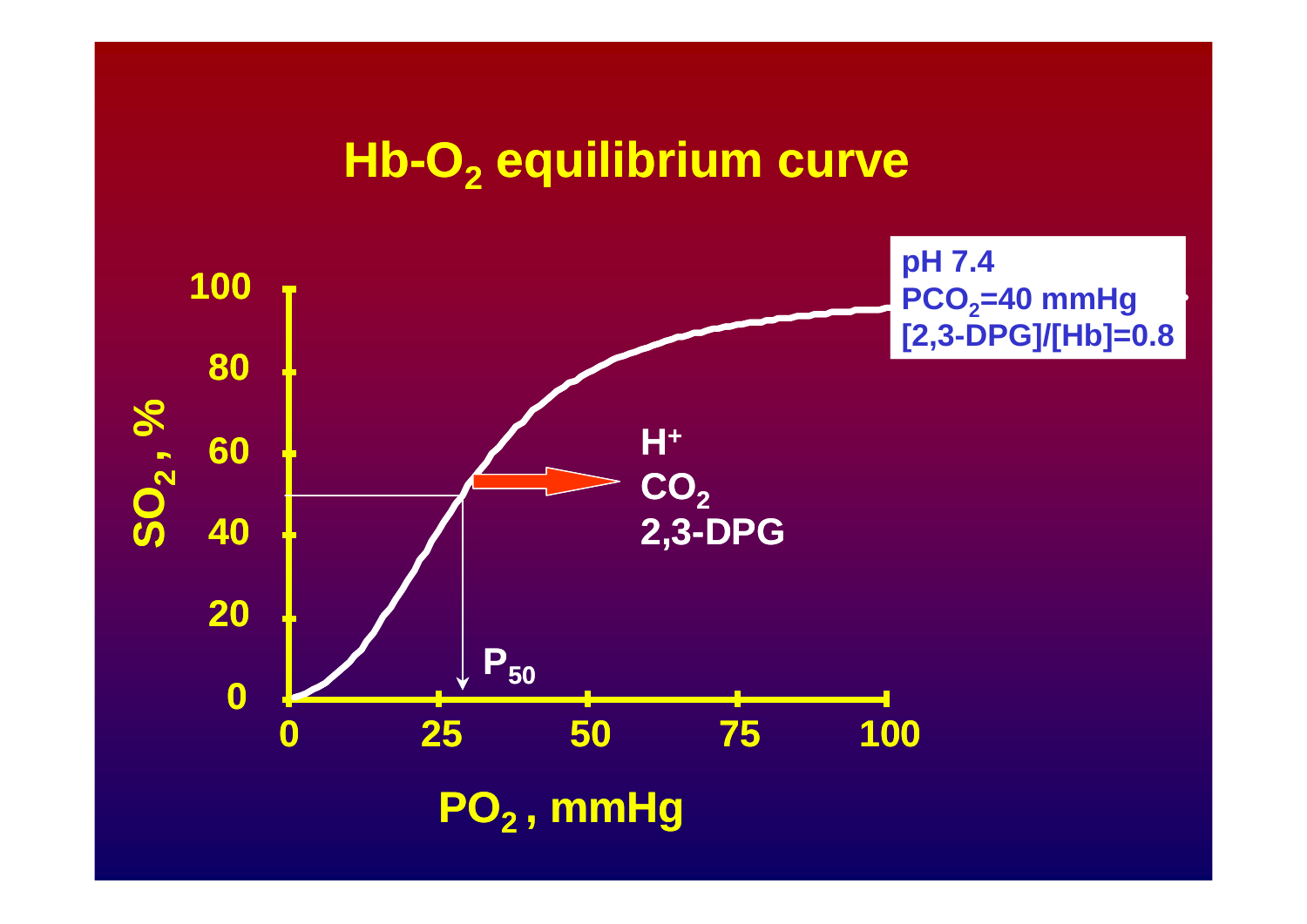### **Blood-O 2 equilibrium curve**

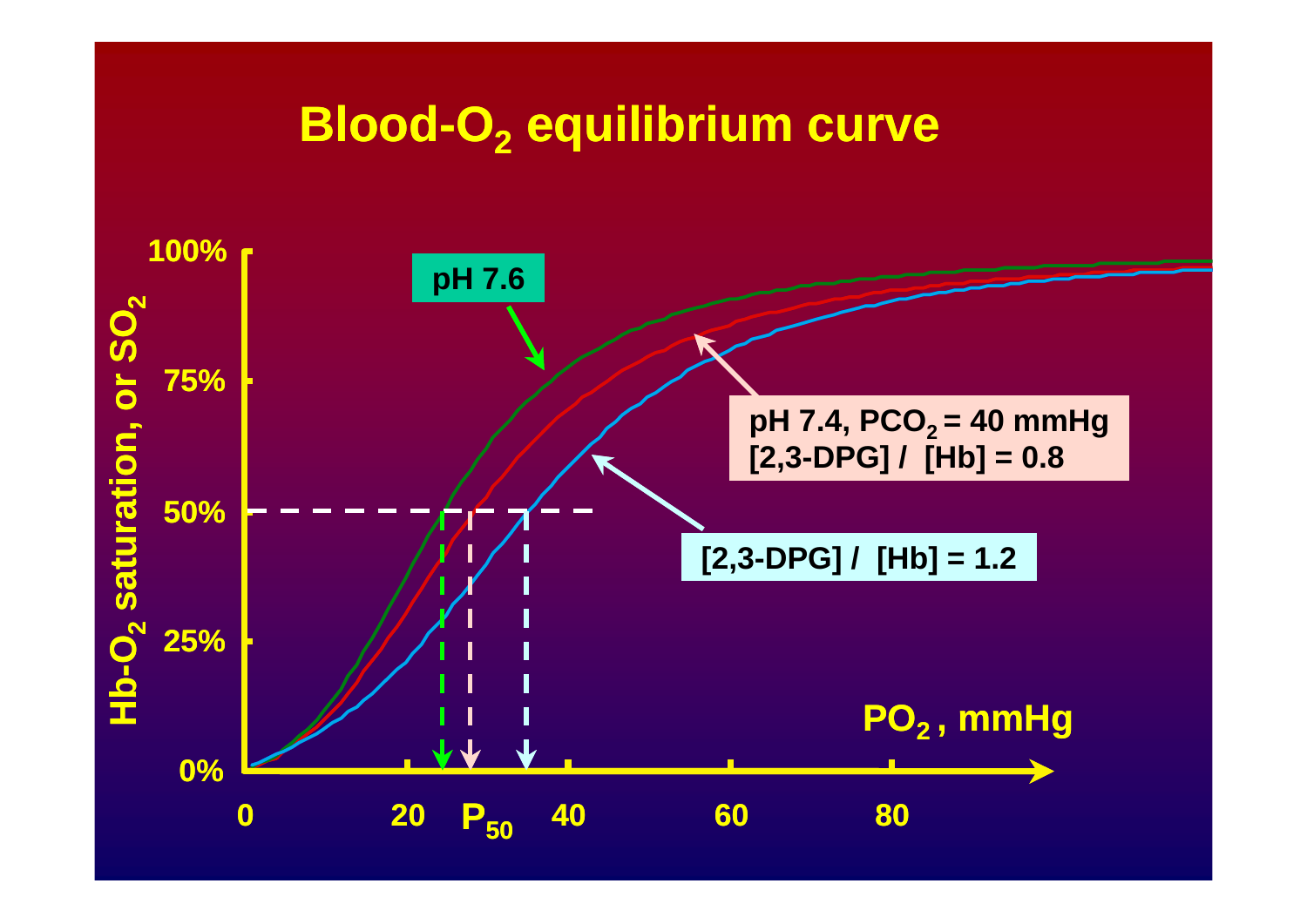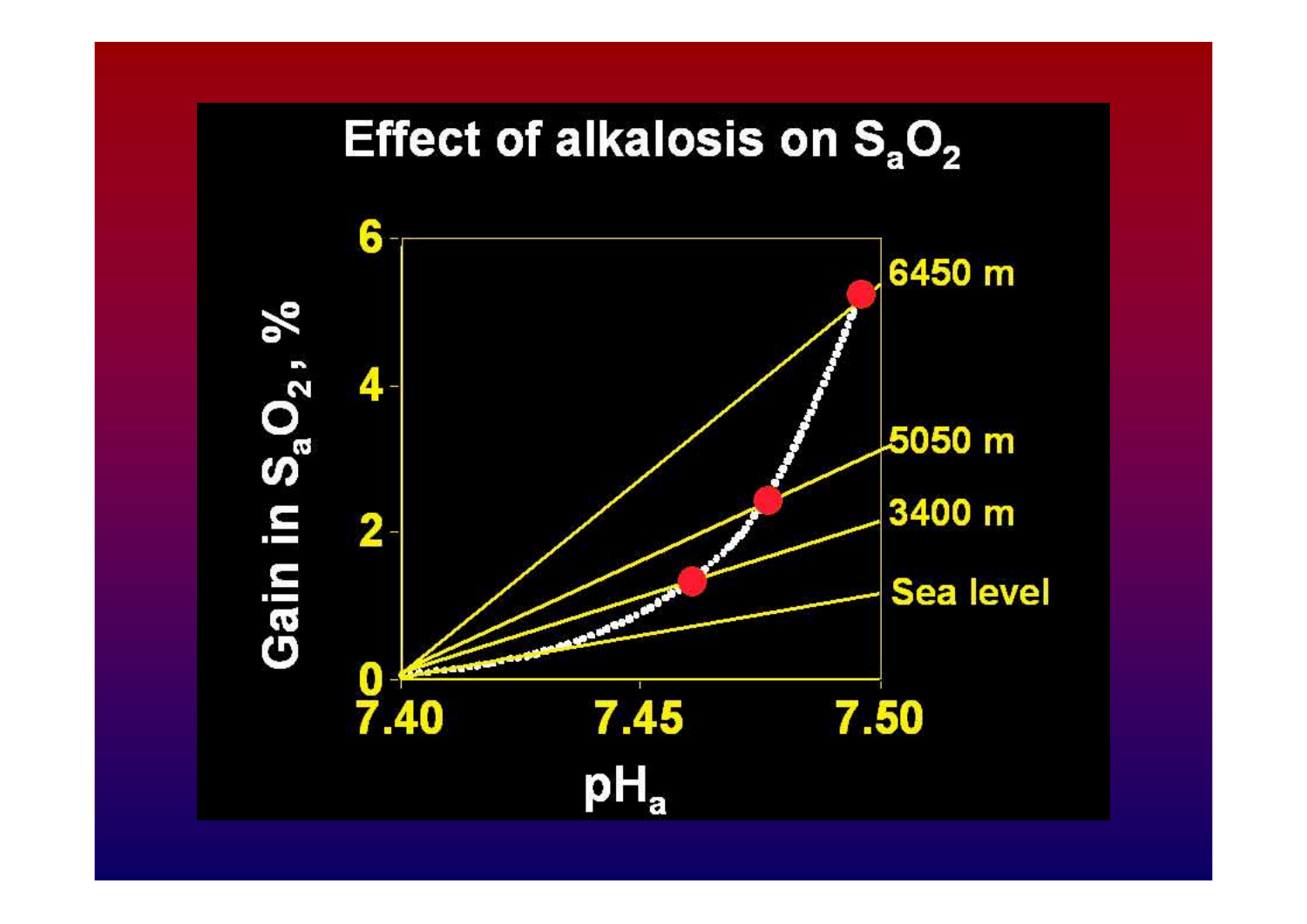## **AT REST, THE NEED TO OXYGENATE TISSUES CONFLICTS WITH THE NEED TO MAINTAIN H+ HOMEOSTASIS**

# **PROLONGED ALKALOSIS IS NOT COMPATIBLE WITH NORMAL BODY HOMEOSTATSIS**

**DURING EXERCISE, THE OVERALL BENEFICIAL EFFECT OF ALKALOSIS IS QUESTIONABLE**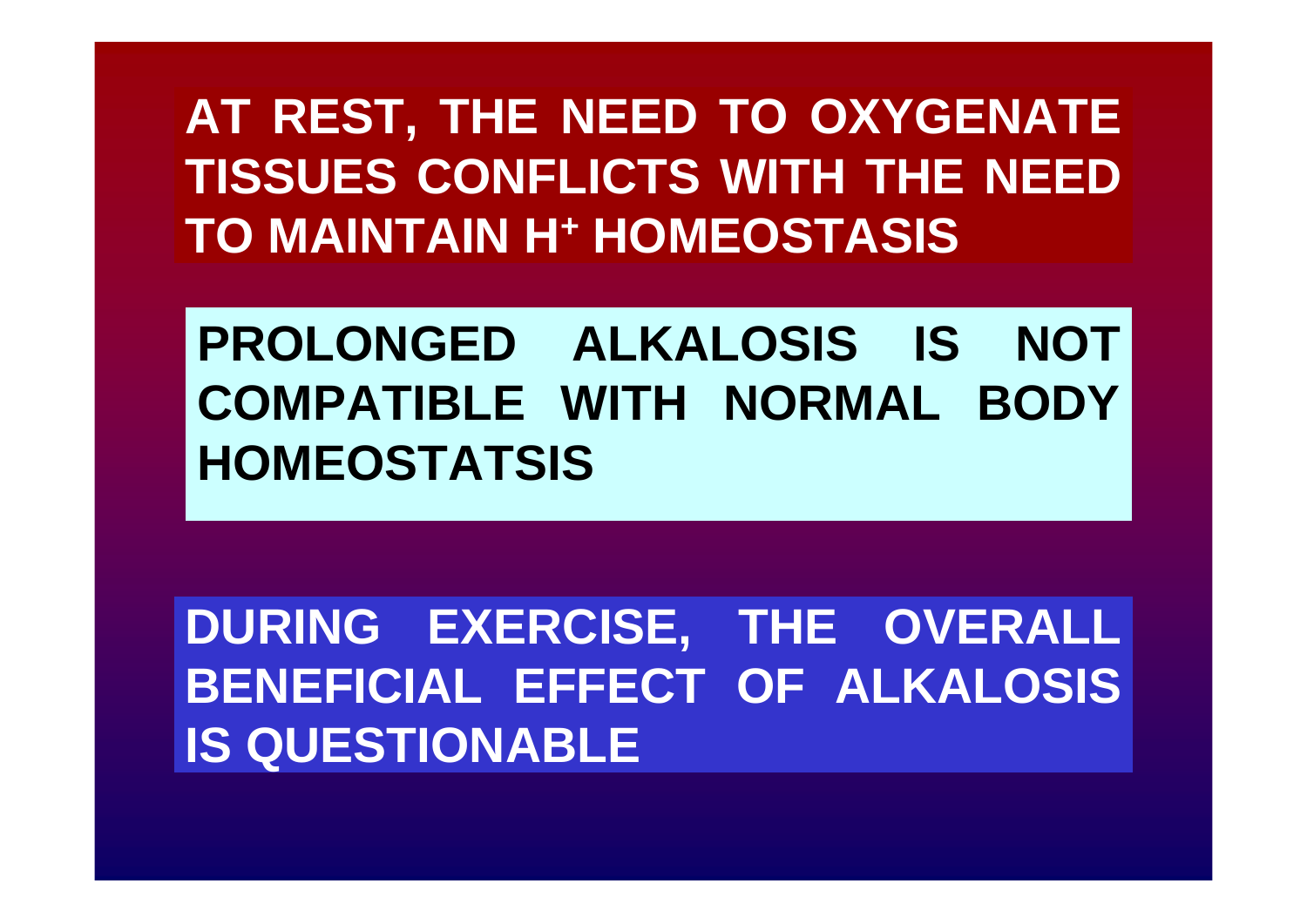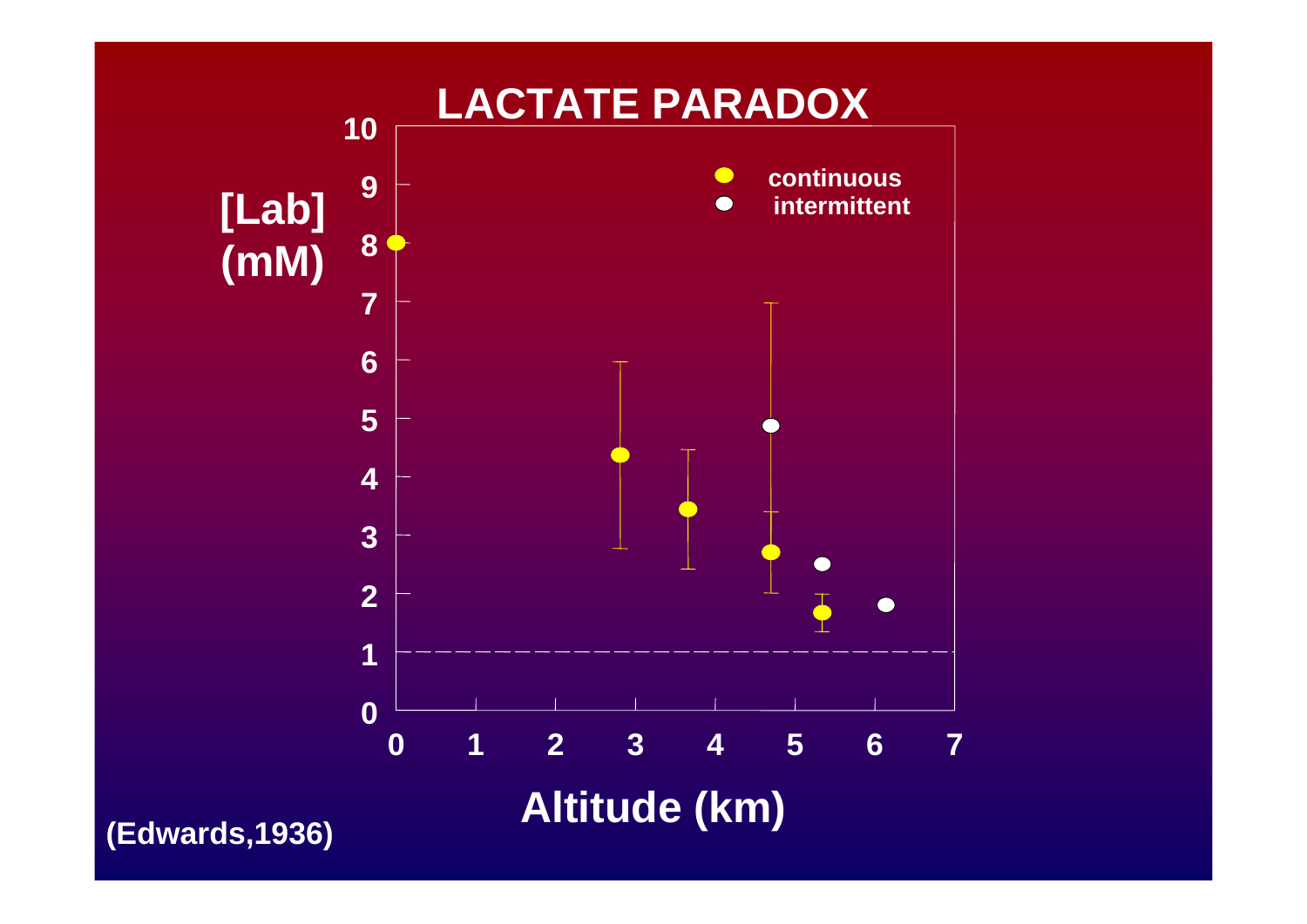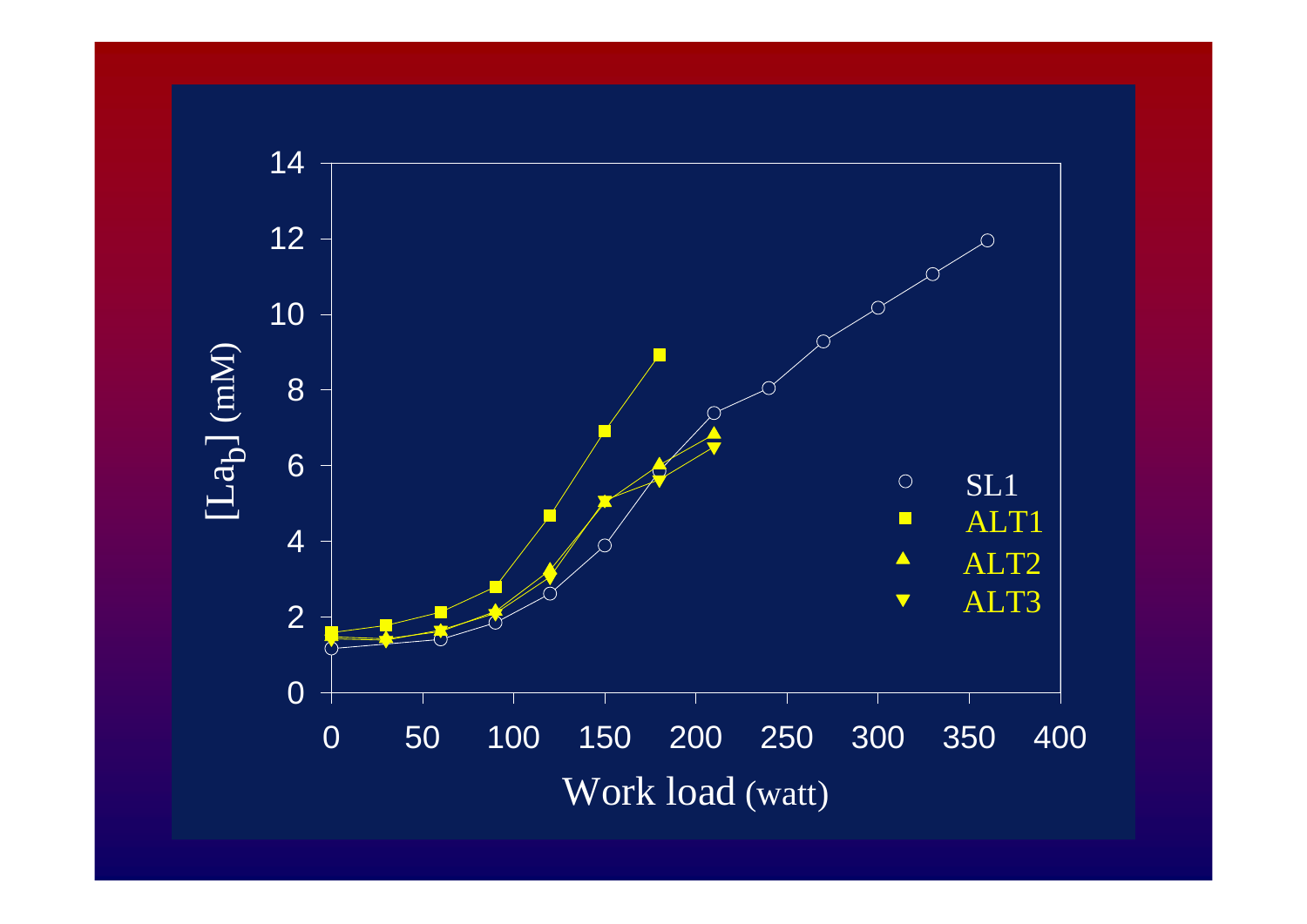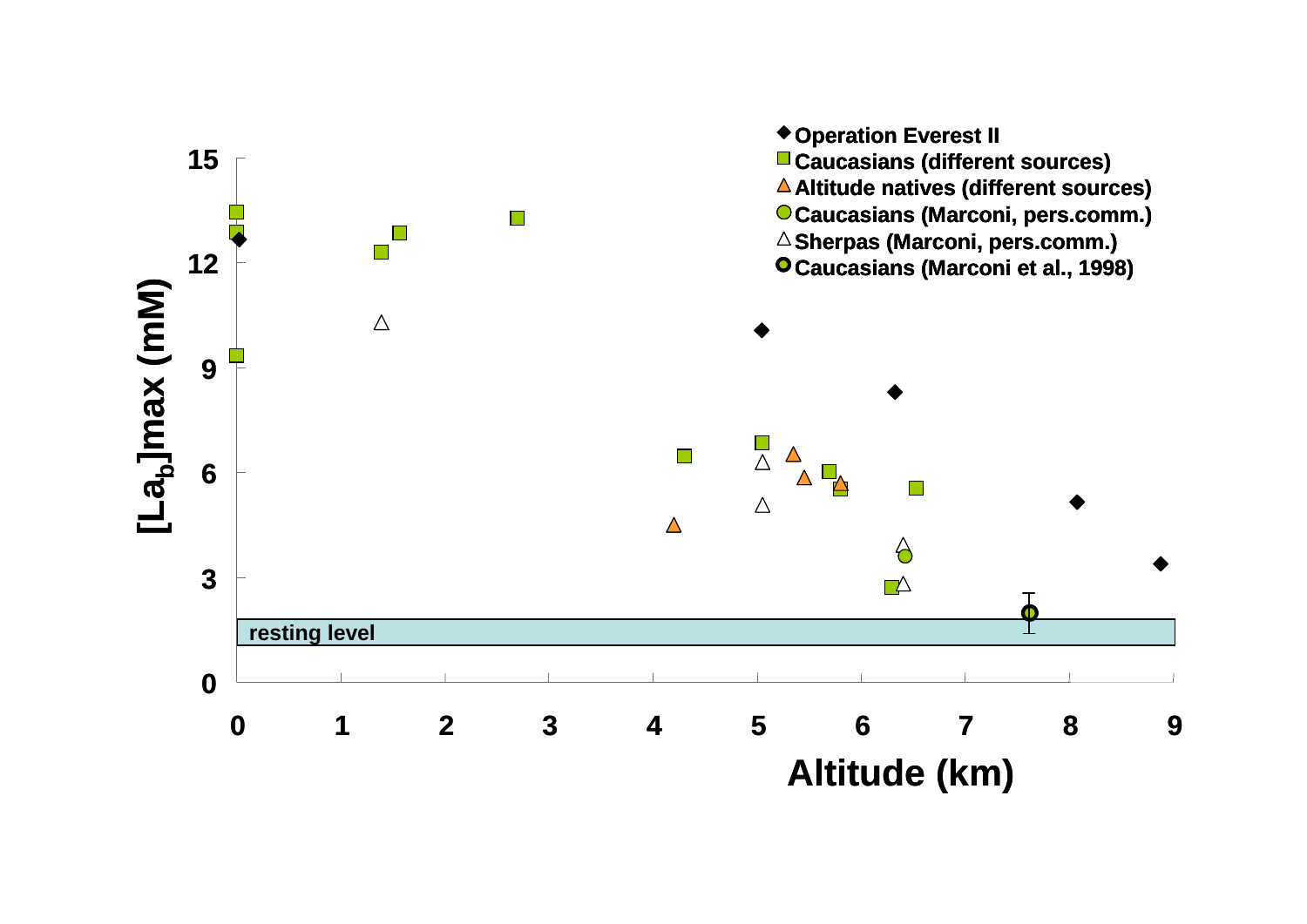

**1) At altitude, the buffer capacity of acclimatized lowlanders is lower than at sea level**

**2) The highest**  Δ**[H+] is similar at altitude and at sea level, and is independent of [Lab]**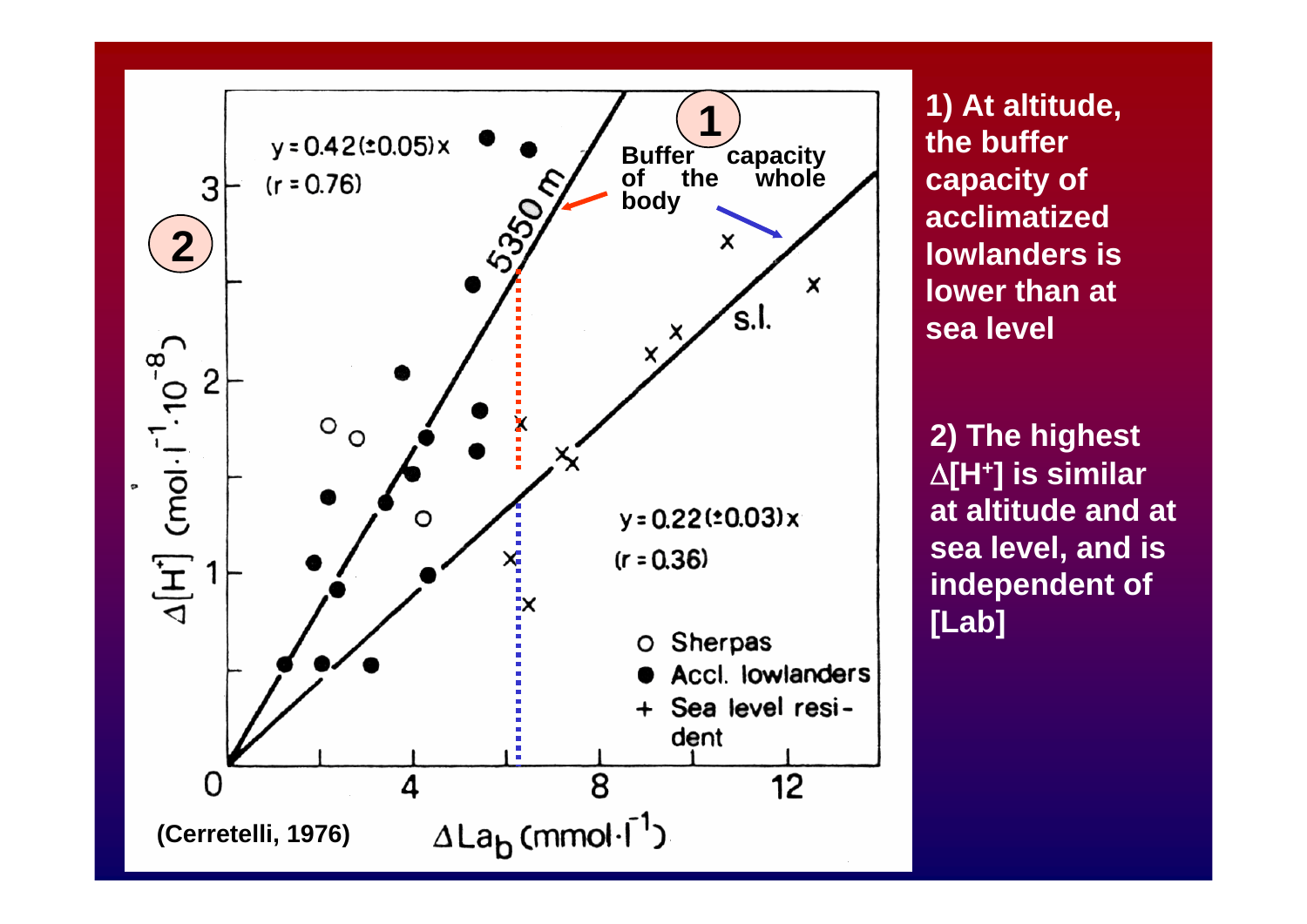**Simultaneous measurements of arterial pH and [La] in a group of acclimatized lowlanders after 9 weeks at 5,260 m did not show any significant difference in total body buffer capacity, compared to sea level, despite the reduction in bicarbonate buffer. (Van Halle et al, 2001; Wagner et al, 2002)**

**This implies that only non-bicarbonate buffers play a substantial role in the regulation of acid-base balance during anaerobic exercise at altitude**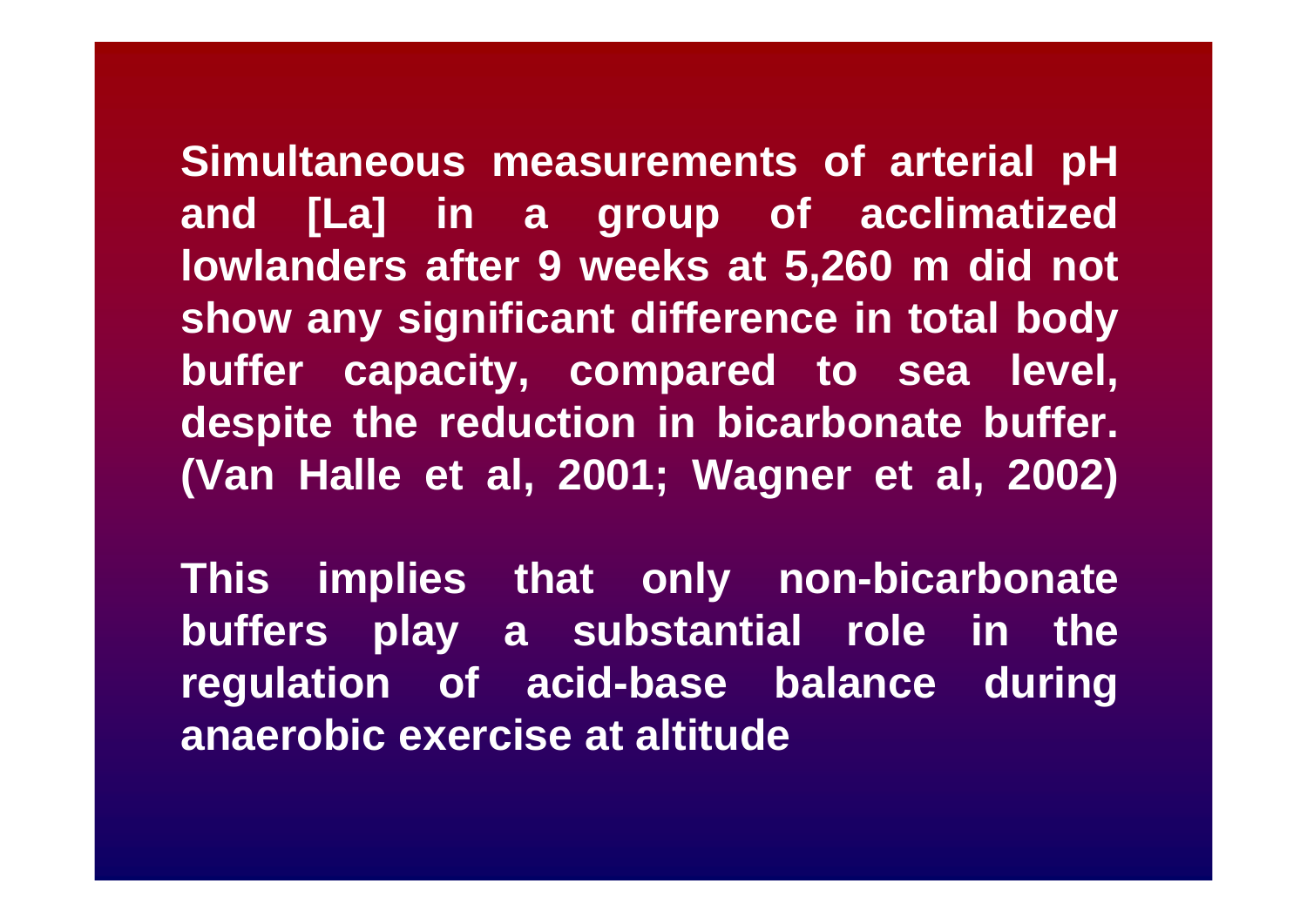

**Kayser et al, 1993**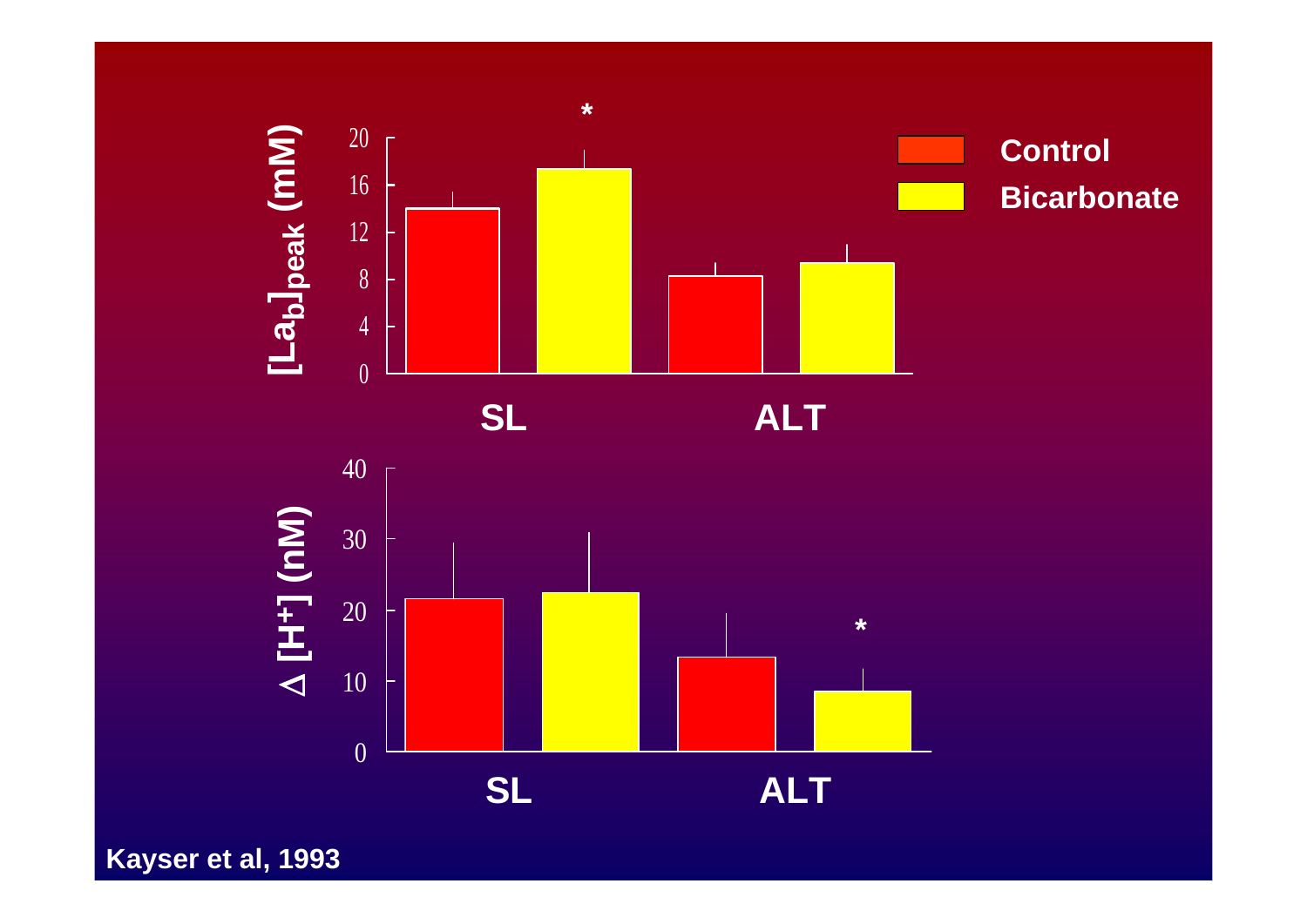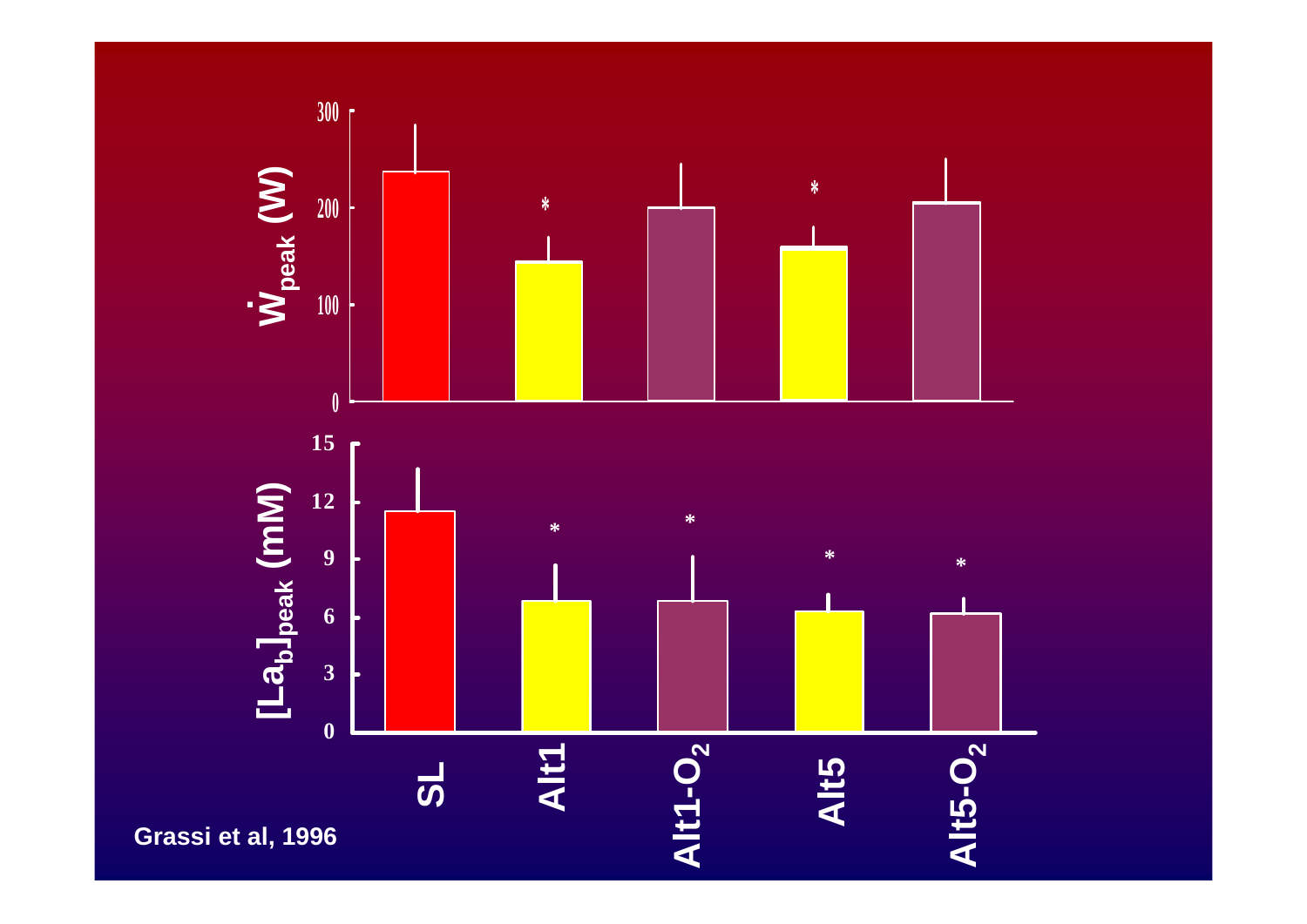### **Lactate paradox is at least in part consequence of transient reduced working capacity and/or exercise mode**

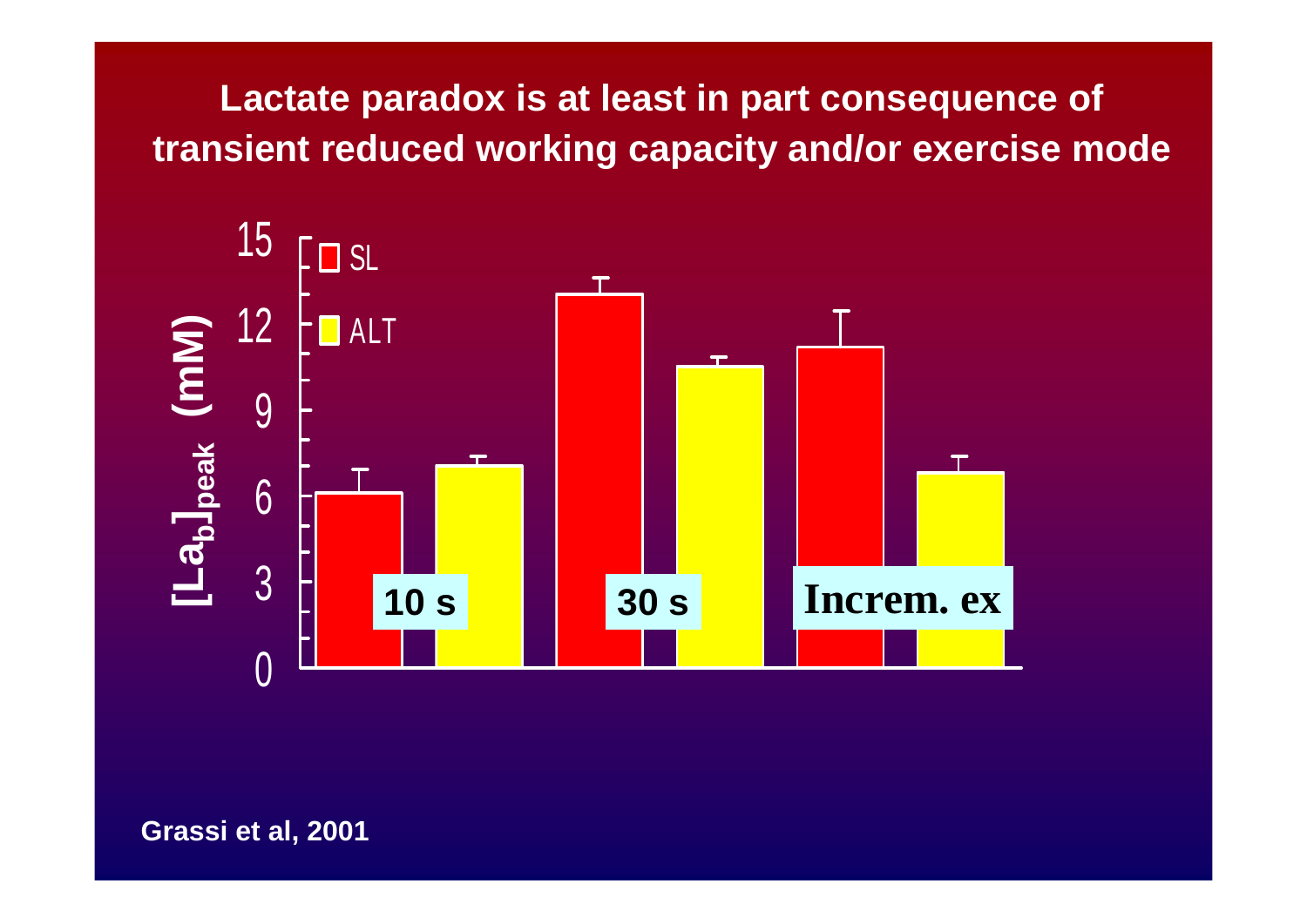**Until year 2000 there was consensus on the occurrence and persistence of a lactate paradox, even though the origin of the phenomenon was poorly understood.**

**An interesting feature of lactate paradox was its slow reversal upon restoring normoxia**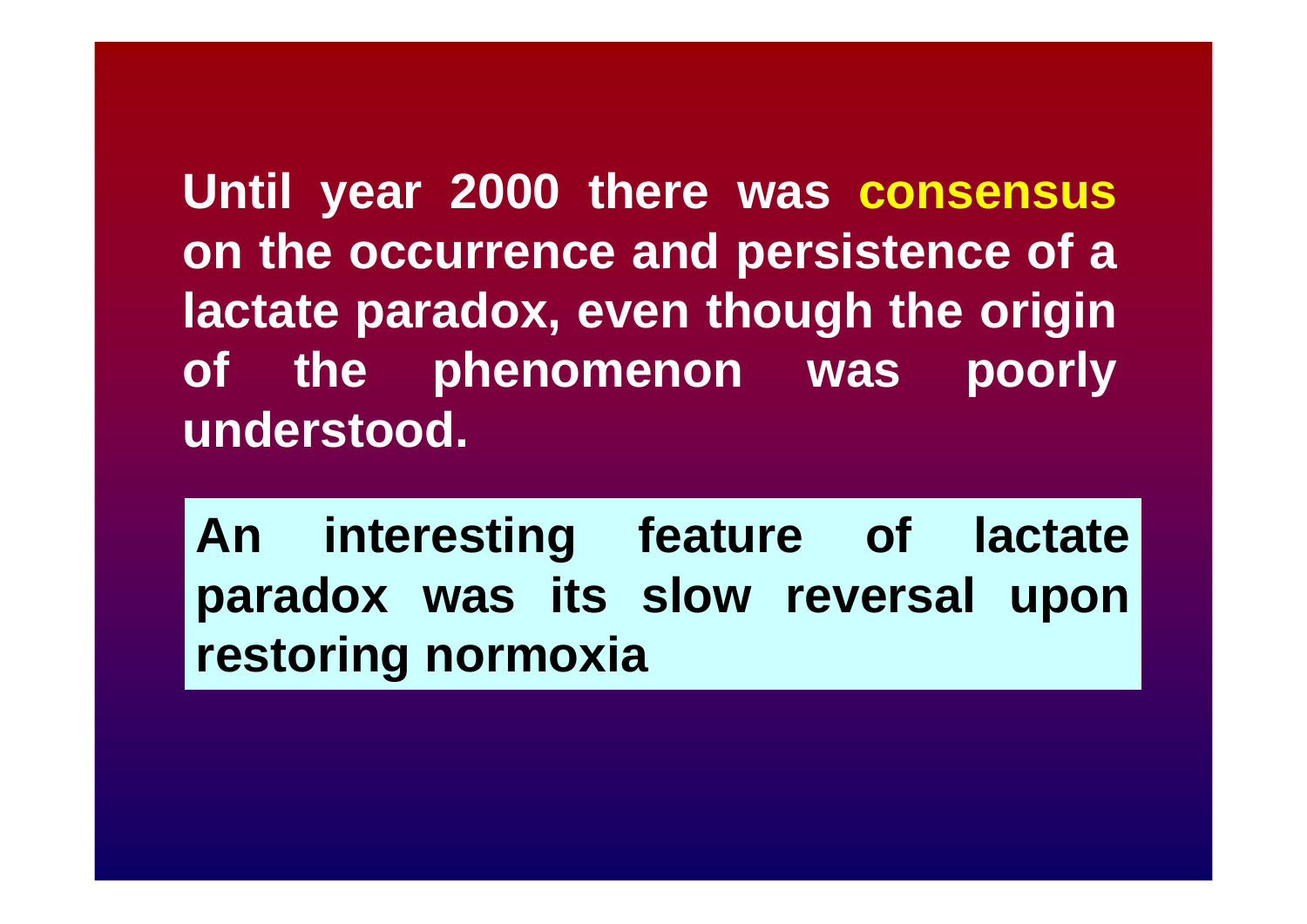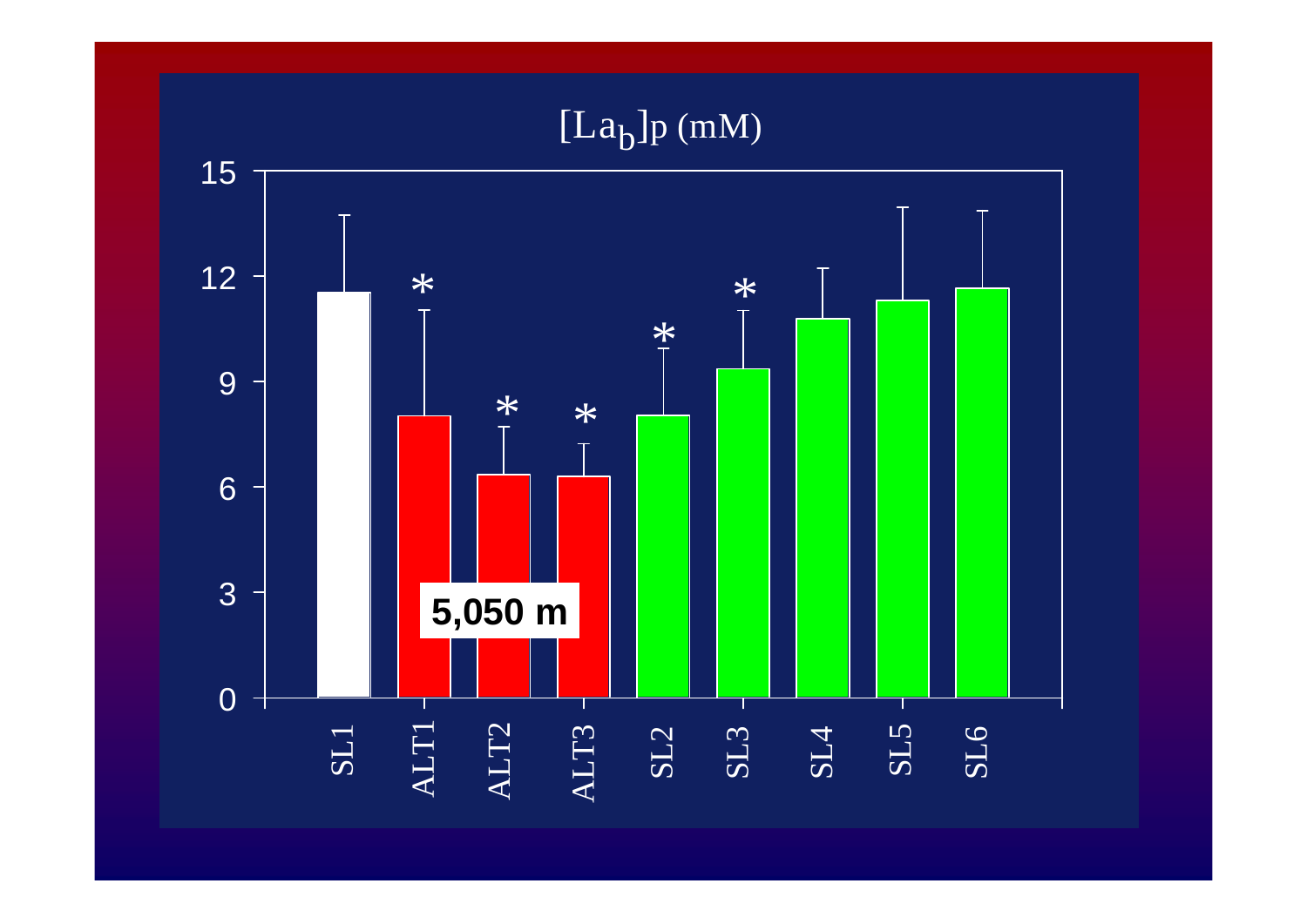#### **Hochachka et al (1991) hypothesized that lactate paradox is permanent in Quechuas transferred to sea level.**

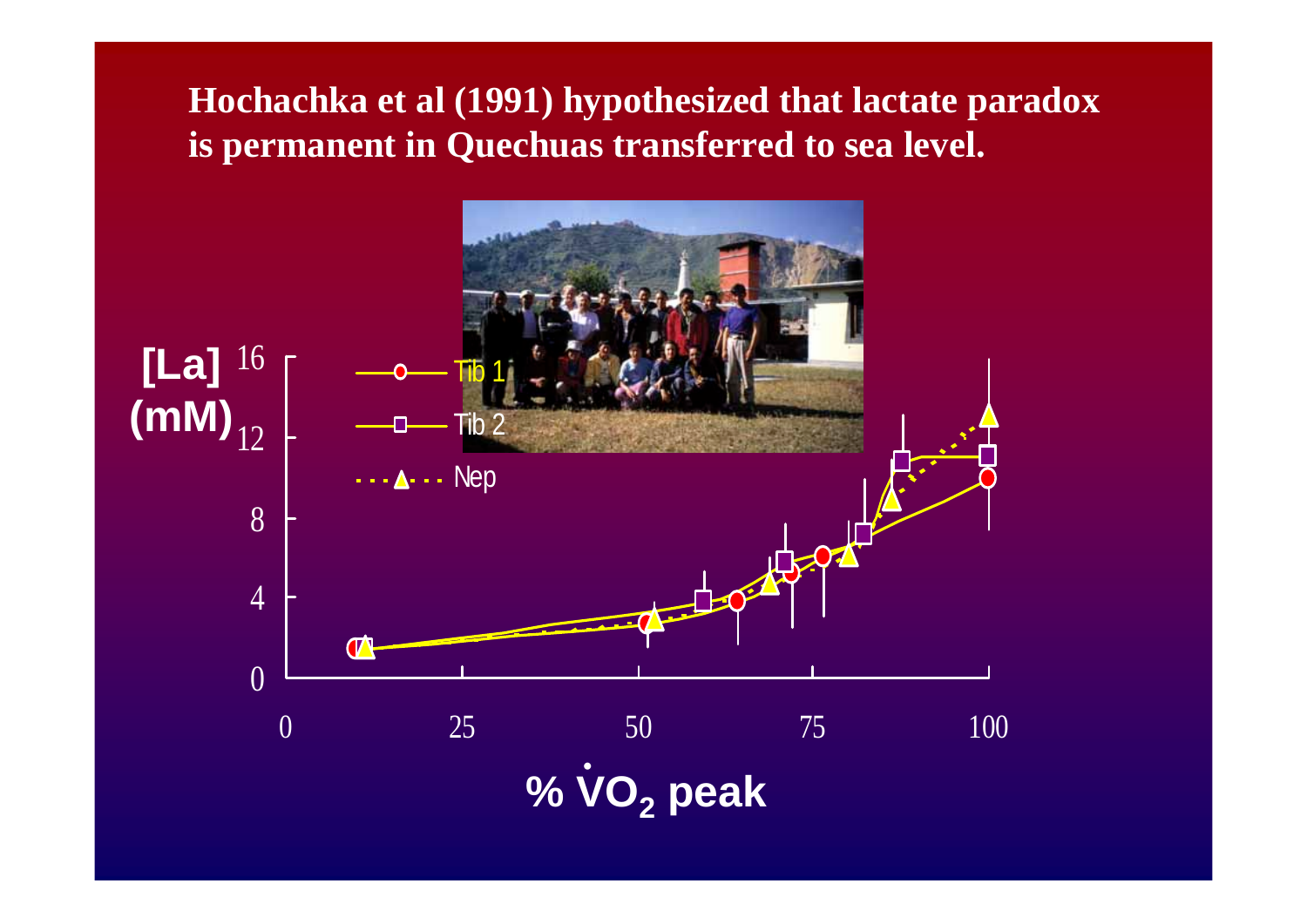**Evolution of the "lactate paradox" as a function of exposure duration at altitudes ranging from 5,000 to 5,500 m. There is a fast drop of [La]max within 2-5 weeks from the onset of hypoxia and a progressive recovery thereafter to pre-exposure levels**

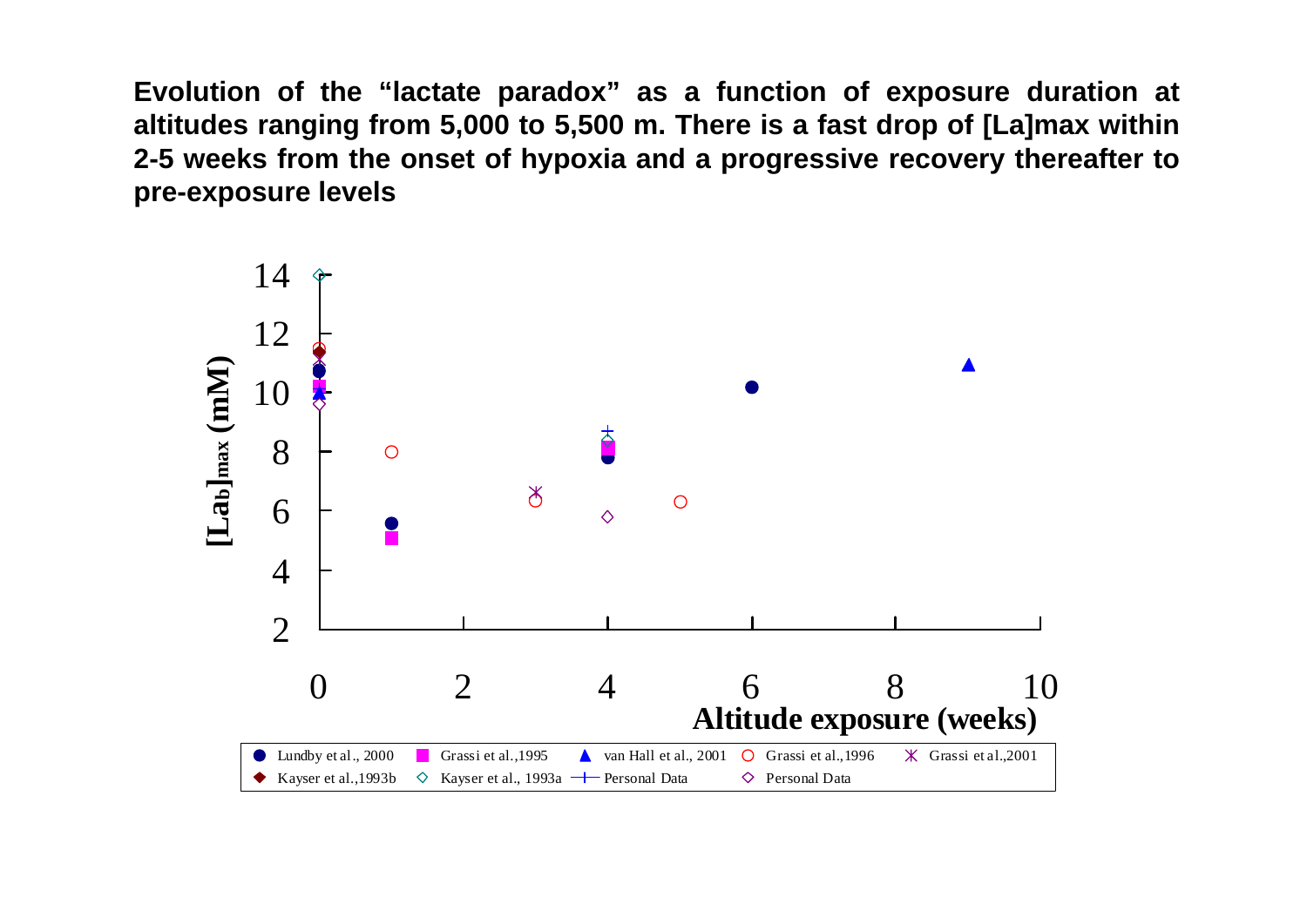- **It is assumed that <sup>a</sup> better coupling between ATP supply and demand may be responsible for lactate paradox.**
- **The progressive disappearance of lactate paradox during prolonged acclimatization means a loss of an acquired adaptive feature, as a consequence of a progressive impairment of muscle function.**
- **Lactate paradox may underlie a complex gene-based "reorganization" of muscle metabolism occurring in hypoxia.**